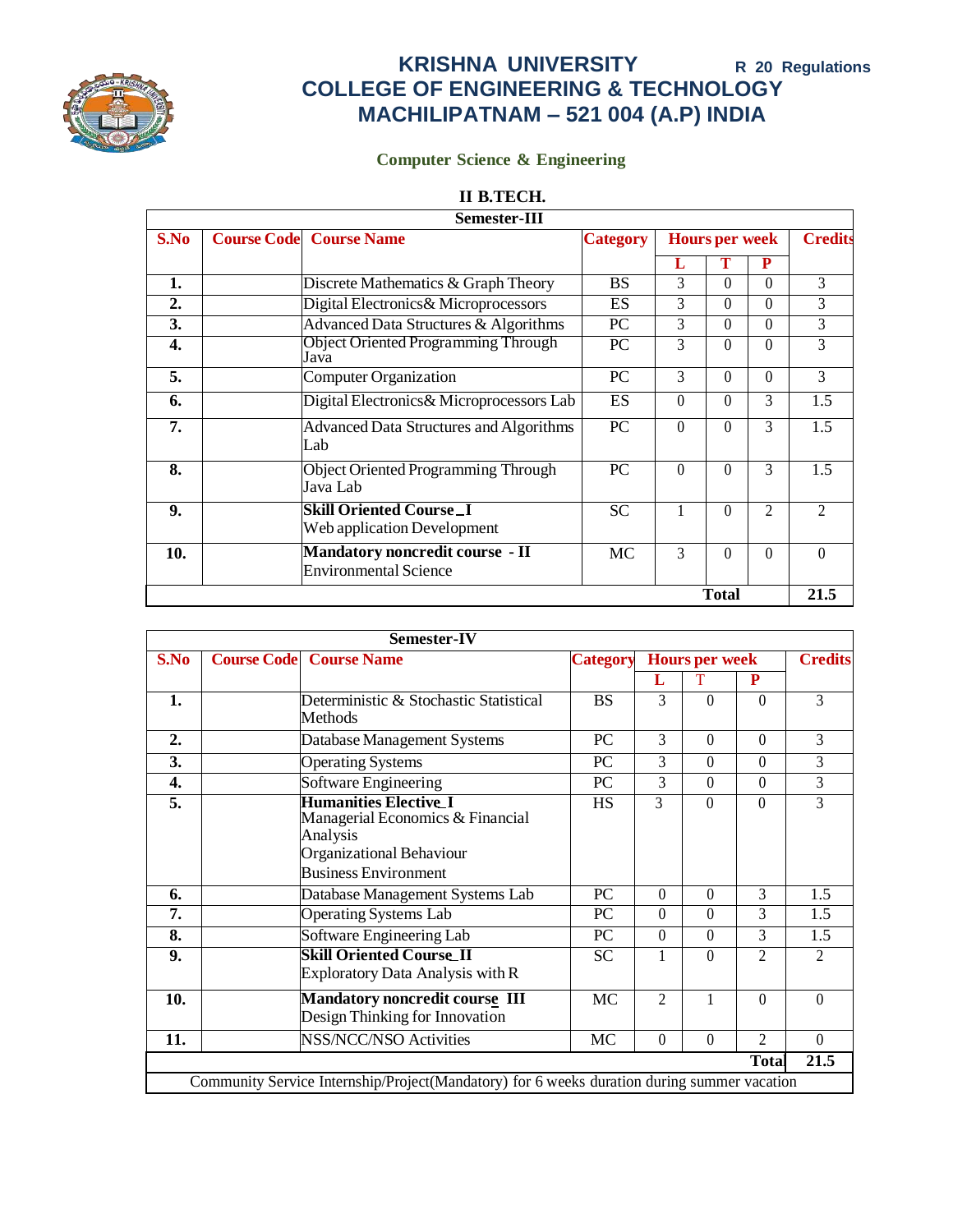

## **Computer Science & Engineering**

### **Note:**

- 1. Eligible and interested students can register either for Honors or for a Minor in IV Semester as per the guidelines issued by the University
- 2. Students shall register for NCC/NSS/NSO activities and will be required to participate in an activity for two hours in a week during fourth semester.
- 3. Lateral entry students shall undergo a bridge course inMathematics during third semester.

**Note:** The list of experiments not be restricted to the list. Detailed list of programming exercises can be prepared by the concerned faculty members.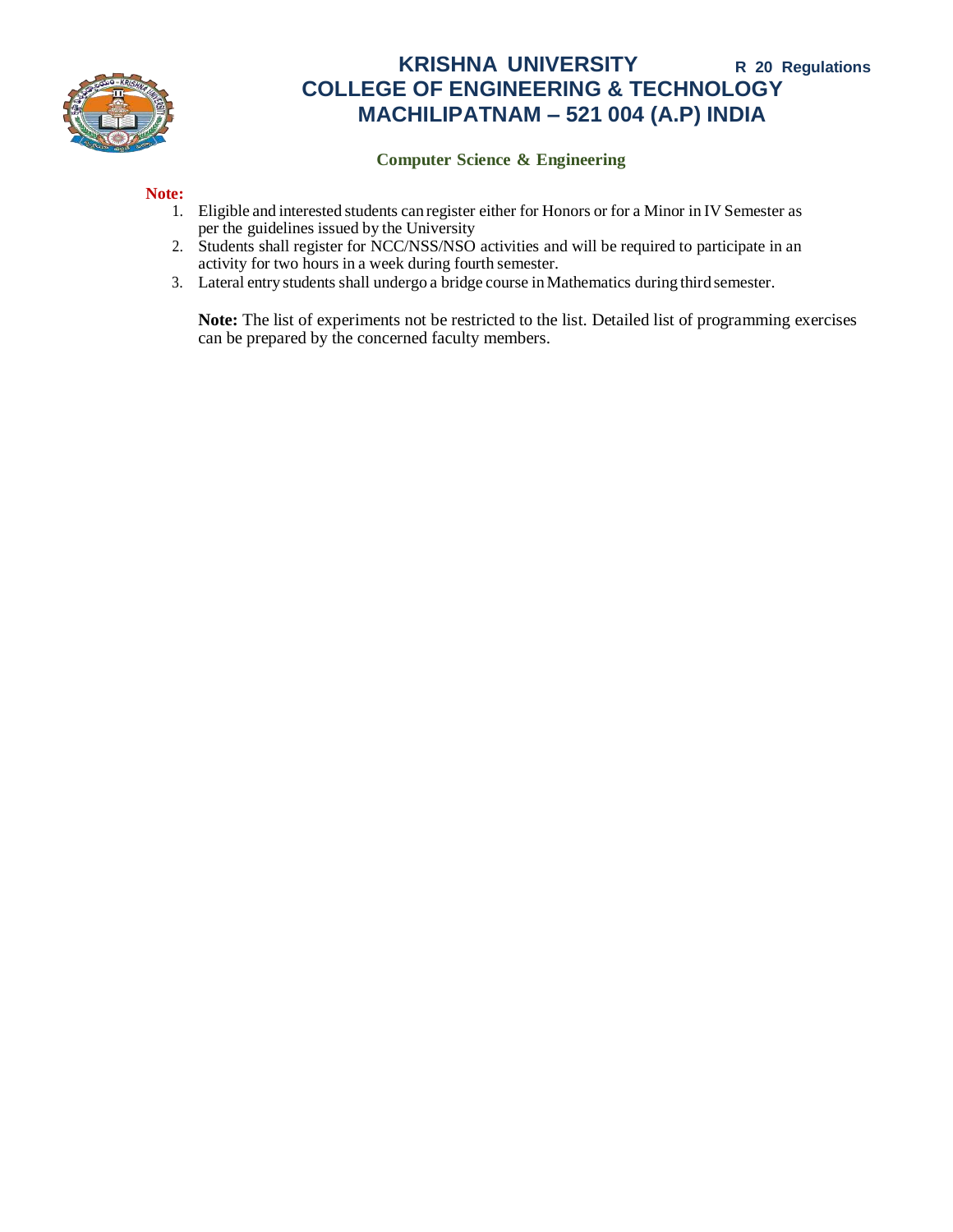

# **Computer Science & Engineering**

| <b>Course Code</b>   | <b>Advanced Data Structures &amp; Algorithms</b> |                 |  |  |  |  |
|----------------------|--------------------------------------------------|-----------------|--|--|--|--|
|                      |                                                  |                 |  |  |  |  |
| <b>Pre-requisite</b> | <b>Data Structures</b>                           | <b>Semester</b> |  |  |  |  |

**Course Objectives:**

- Learn asymptotic notations, and analyze the performance of different algorithms.
- Understand and implement various data structures.
- Learn and implement greedy, divide and conquer, dynamic programming and backtracking algorithmsusing relevant data structures.
- Understand non-deterministic algorithms, polynomial and non-polynomial problems.

## **Course Outcomes (CO):**

After completion of the course, students will be able to

- Analyze the complexity of algorithms and apply asymptotic notations.
- Apply non-linear data structures and their operations.
- Understand and apply greedy, divide and conquer algorithms.
- Develop dynamic programming algorithms for various real-time applications.
- Illustrate Backtracking algorithms for various applications.

## UNIT - I

## **Introduction to Algorithms**

Algorithms, Pseudocode for expressing algorithms, Performance Analysis-Space complexity, Time complexity, Asymptotic Notation- Big oh, Omega, Theta notation and Little oh notation, Polynomial Vs Exponential Algorithms, Average, Best and Worst Case Complexities, Analysing Recursive Programs.

## UNIT - II

## **Trees Part-I**

**Binary Search Trees:** Definition and Operations, AVL Trees: Definition and Operations, Applications. **B Trees:** Definition and Operations.

## UNIT - III

**Trees Part-II**

Red-Black Trees, Splay Trees, Applications.

**Hash Tables:** Introduction, Hash Structure, Hash functions, Linear Open Addressing, Chaining and Applications.

## UNIT - IV

**Divide and conquer:** General method, applications-Binary search, Finding Maximum and minimum, Quick sort, Merge sort, Strassen's matrix multiplication.

**Greedy method**: General method, applications-Job sequencing with deadlines, knapsack problem, Minimum cost spanning trees, Single source shortest path problem.

## UNIT - V

**Dynamic Programming**: General method, applications- 0/1 knapsack problem, All pairs shortest path problem, Travelling salesperson problem, Reliability design.

**Backtracking**: General method, applications-n-queen problem, sum of subsets problem, graph coloring, Hamiltonian cycles.

## **Introduction to NP-Hard and NP-Complete problems**: Basic Concepts.

# **Textbooks:**

1. Data Structures and algorithms: Concepts, Techniques and Applications, G A V Pai.

2. Fundamentals of Computer Algorithms, Ellis Horowitz, Sartaj Sahni and Rajasekharam, Galgotia publications Pvt. Ltd.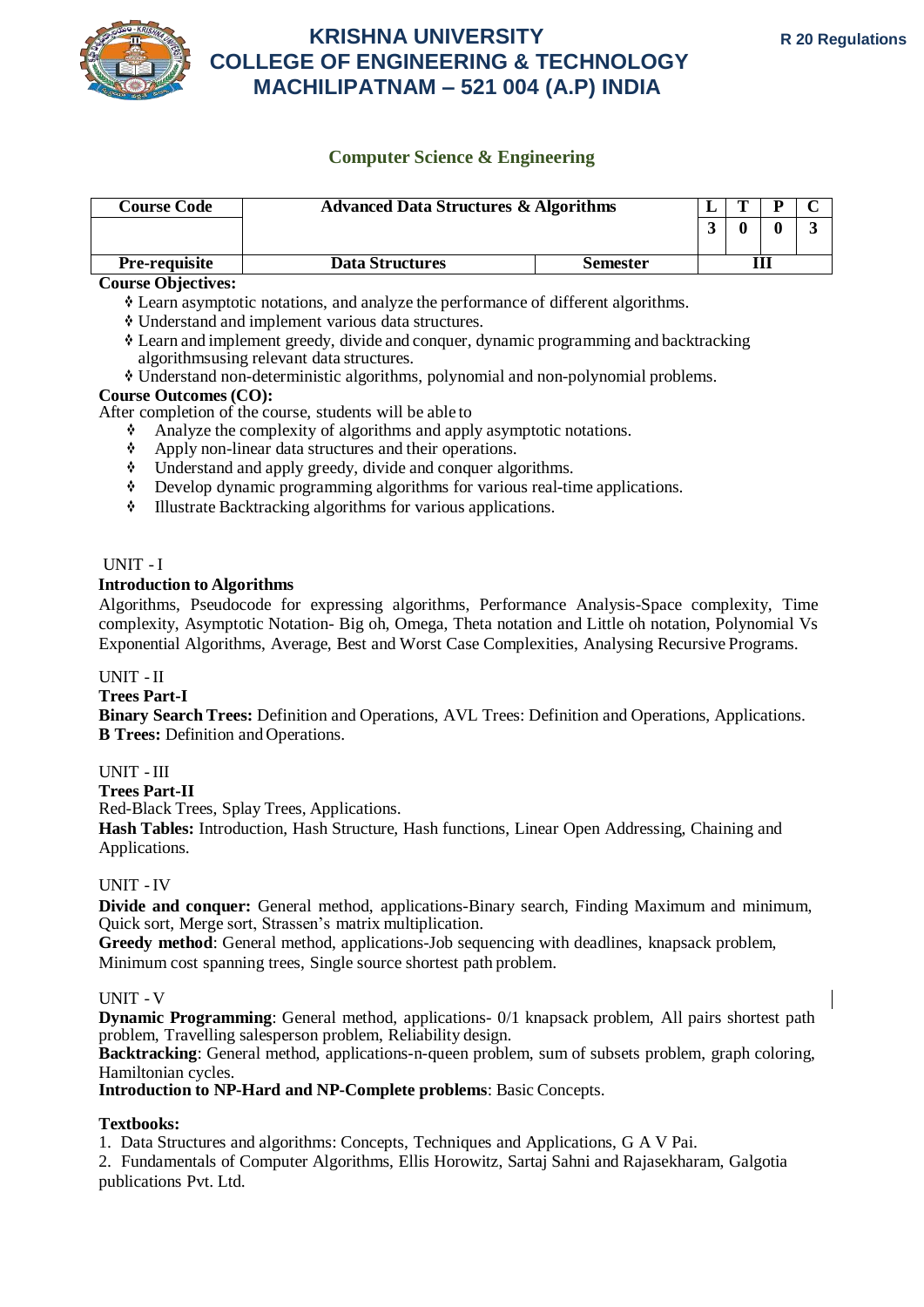

## **Computer Science & Engineering**

## **Reference Books:**

- 1. Classic Data Structures by D. Samanta, 2005, PHI
- 2. Design and Analysis of Computer Algorithms by Aho, Hopcraft, Ullman 1998, PEA.
- 3. Introduction to the Design and Analysis of Algorithms by Goodman, Hedetniemi, TMG.

### **Online Learning Resources:**

https:/[/www.tutorialspoint.com/advanced\\_data\\_structures/index.asp](http://www.tutorialspoint.com/advanced_data_structures/index.asp) <http://peterindia.net/Algorithms.html>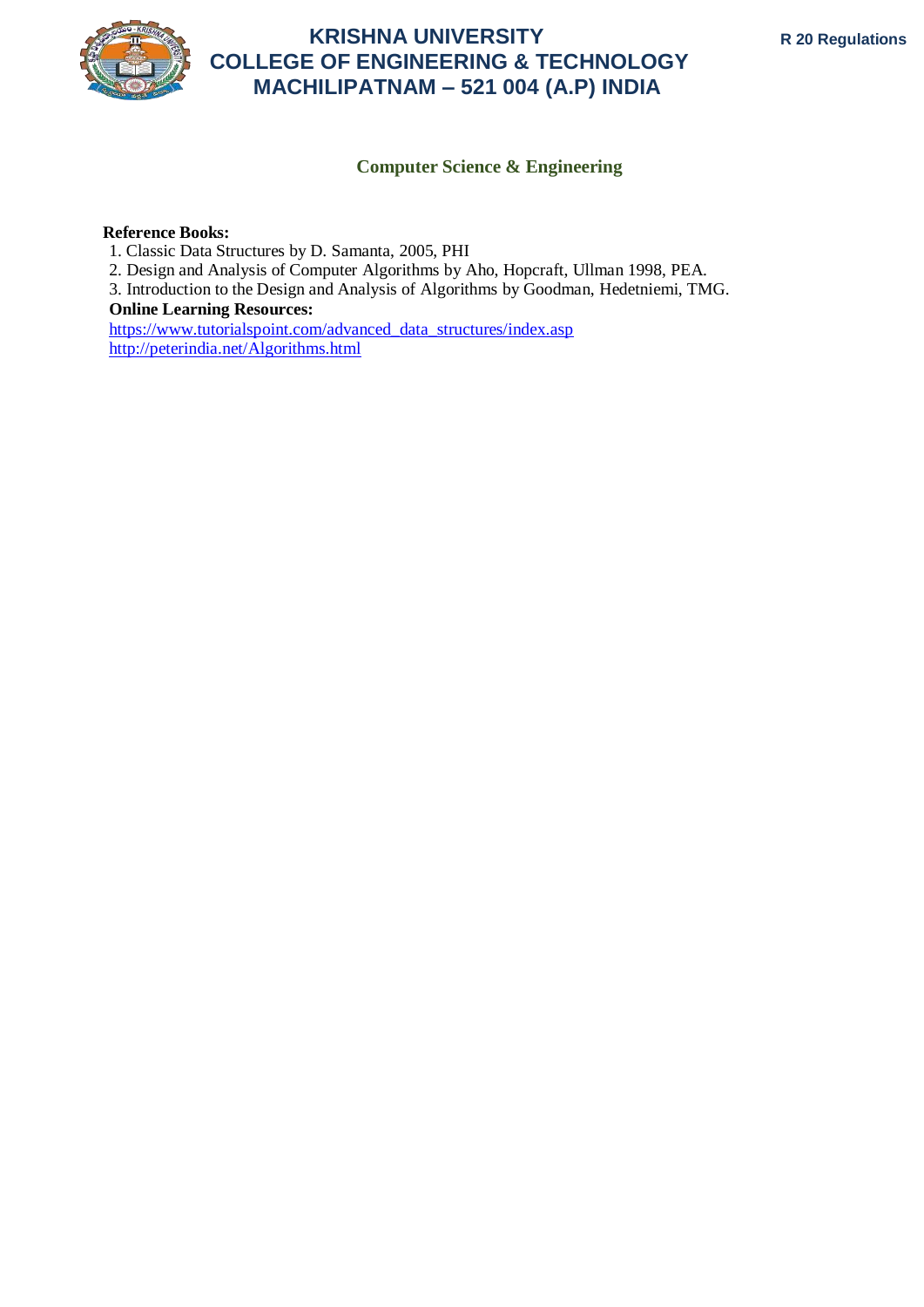

## **Computer Science & Engineering**

| <b>Course Code</b>   | <b>Object Oriented Programming Through Java</b> |                 |  |  |
|----------------------|-------------------------------------------------|-----------------|--|--|
|                      |                                                 |                 |  |  |
| <b>Pre-requisite</b> | <b>Fundamental Programming</b>                  | <b>Semester</b> |  |  |

### **Course Objectives:**

- To understand object oriented concepts and problem solving techniques
- To obtain knowledge about the principles of inheritance and polymorphism
- To implement the concept of packages, interfaces, exception handling and concurrency mechanism.
- $\bullet$  To design the GUIs using applets and swing controls.
- To understand the Java Database Connectivity Architecture

## **Course Outcomes (CO):**

After completion of the course, students will be able to

- $\mathbf{\hat{\Psi}}$  Solve real-world problems using OOP techniques.
- $\lozenge$  Apply code reusability through inheritance, packages and interfaces
- Solve problems using java collection framework and I/O classes.
- Develop applications by using parallel streams for better performance.
- Develop applets for web applications.
- $\bullet$  Build GUIs and handle events generated by user interactions.
- Use the JDBC API to access the database

#### UNIT - I

**Introduction**: Introduction to Object Oriented Programming, The History and Evolution of Java, Introduction to Classes, Objects, Methods, Constructors, this keyword, Garbage Collection, Data Types, Variables, Type Conversion and Casting, Arrays, Operators, Control Statements, Method Overloading, Constructor Overloading, Parameter Passing, Recursion, String Class and String handling methods.

#### UNIT - II

**Inheritance**: Basics, Using Super, Creating Multilevel hierarchy, Method overriding, Dynamic Method Dispatch, Using Abstract classes, Using final with inheritance, Object class,

**Packages:** Basics, Finding packages and CLASSPATH, Access Protection, Importing packages. **Interfaces:** Definition, Implementing Interfaces, Extending Interfaces, Nested Interfaces, Applying Interfaces, Variables in Interfaces.

#### UNIT - III

**Exception handling** - Fundamentals, Exception types, Uncaught exceptions, using try and catch, multiple catch clauses, nested try statements, throw, throws and finally, built-in exceptions, creating own exception subclasses.

**Stream based I/O** (java.io) – The Stream classes-Byte streams and Character streams, Reading console Input and Writing Console Output, File class, Reading and Writing Files, Random access file operations, The Console class, Serialization, Enumerations, Autoboxing, Generics.

## UNIT - IV

**Multithreading**: The Java thread model, Creating threads, Thread priorities, Synchronizing threads, Interthread communication.

**The Collections Framework** (java.util): Collections overview, Collection Interfaces, The Collectionclasses- Array List, Linked List, Hash Set, Tree Set, Priority Queue, Array Deque. Hashtable, Properties, Stack, Vector, String Tokenizer, Bit Set, Date, Calendar, Random, Formatter, Scanner.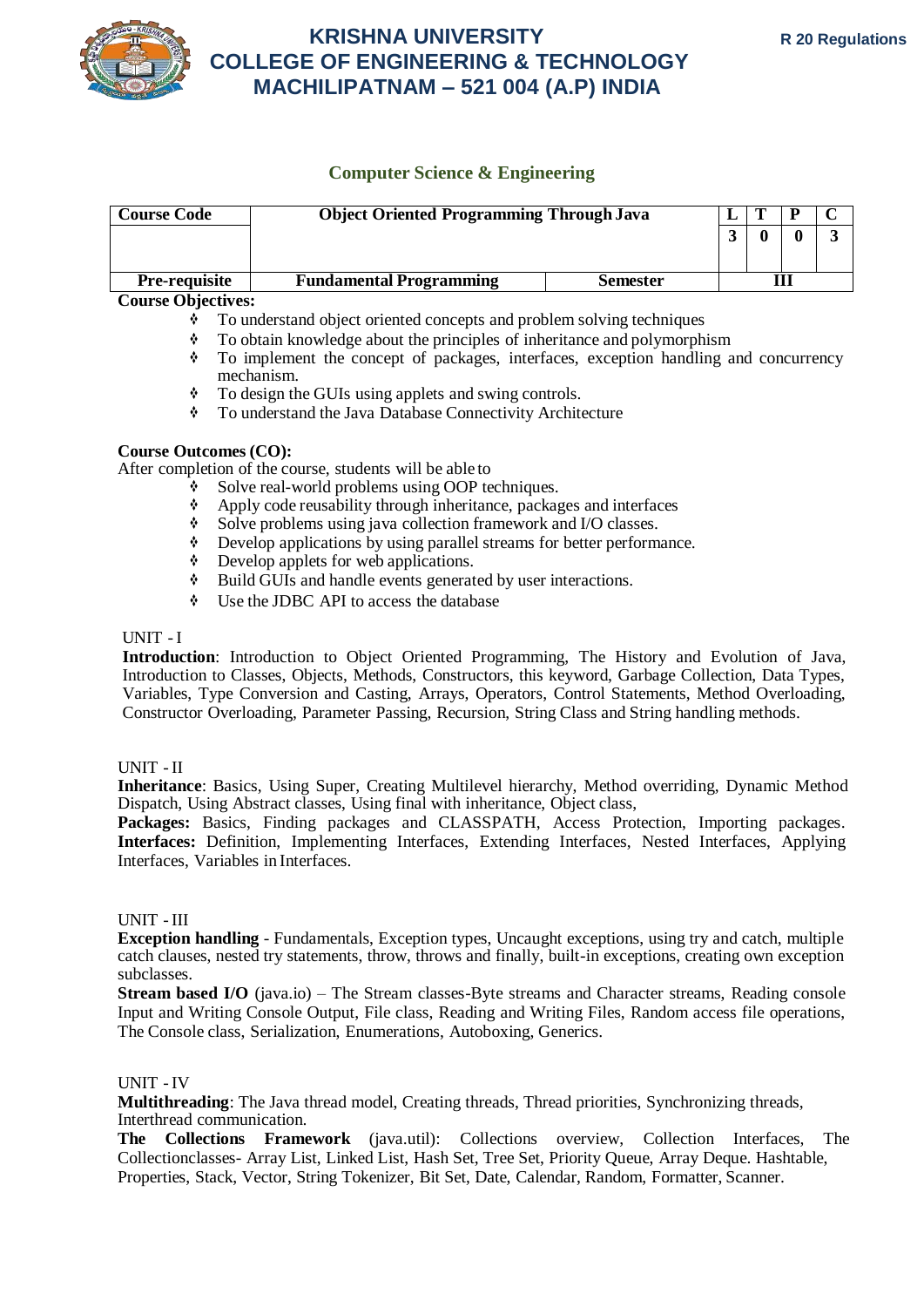

# **Computer Science & Engineering**

## UNIT - V

**Applet:** Basics, Architecture, Applet Skeleton, requesting repainting, using the status window, passing parameters to applets

**GUI Programming with Swings –** The origin and design philosophy of swing, components and containers, layout managers, event handling, using a push button, jtextfield, jlabel and image icon, the swing buttons, jtext field, jscrollpane, jlist, jcombobox, trees, jtable, An overview of jmenubar, jmenu and jmenuitem, creating a main menu, showmessagedialog, showconfirmdialog, showinputdialog, showoptiondialog, jdialog, create a modeless dialog.

## **Accessing Databases with JDBC:**

Types of Drivers, JDBC Architecture, JDBC classes and Interfaces, Basic steps in developing JDBC applications, Creating a new database and table with JDBC.

## **Textbooks:**

- 1. Java The complete reference, 9th edition, Herbert Schildt, McGraw Hill Education (India) Pvt. Ltd.
- 2. Java How to Program,  $10<sub>th</sub>$  Edition, Paul Dietel, Harvey Dietel, Pearson Education.

## **Reference Books:**

- 1. Understanding Object-Oriented Programming with Java, updated edition, T. Budd, Pearson Education.
- 2. Core Java Volume 1 Fundamentals, Cay S. Horstmann, Pearson Education.
- 3. Java Programming for core and advanced learners, Sagayaraj, Dennis, Karthik andGajalakshmi, University Press
- 4. Introduction to Java programming, Y. Daniel Liang, Pearson Education.
- 5. Object Oriented Programming through Java, P. Radha Krishna, University Press.
- 6. Programming in Java, S. Malhotra, S. Chaudhary, 2nd edition, Oxford Univ. Press.
- 7. Java Programming and Object-oriented Application Development, R.A. Johnson, Cengage Learning.

## **Online Learning Resources:**

https:/[/www.w3schools.com/java/java\\_oop.asp](http://www.w3schools.com/java/java_oop.asp) <http://peterindia.net/JavaFiles.html>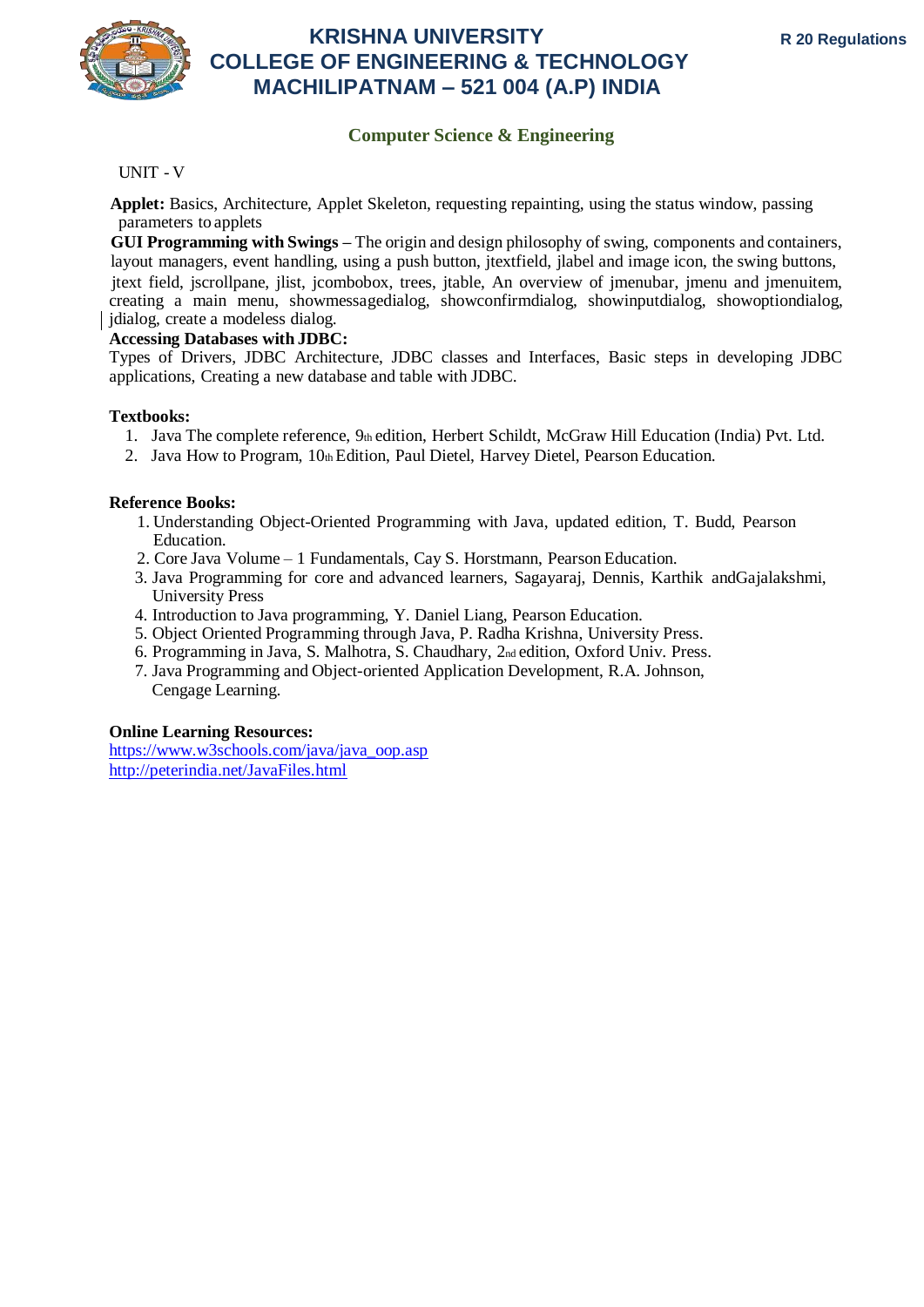

## **Computer Science & Engineering**

| <b>Course Code</b>   | <b>Computer Organization</b> |                 |  | m | n |  |
|----------------------|------------------------------|-----------------|--|---|---|--|
|                      |                              |                 |  |   |   |  |
| <b>Pre-requisite</b> | <b>Digital Electronics</b>   | <b>Semester</b> |  |   |   |  |

#### **Course Objectives:**

- To learn the fundamentals of computer organization and its relevance to classical and modern problems of computer design
- To understand the structure and behavior of various functional modules of a computer.
- $\bullet$  To learn the techniques that computers use to communicate with I/O devices
- To acquire the concept of pipelining and exploitation of processing speed.
- To learn the basic characteristics of multiprocessors

#### **Course Outcomes (CO):**

After completion of the course, students will be able to

- Understand computer architecture concepts related to the design of modern processors, memories and I/Os
- $\dot{\mathbf{v}}$  Identify the hardware requirements for cache memory and virtual memory
- $\bullet$  Design algorithms to exploit pipelining and multiprocessors
- Understand the importance and trade-offs of different types of memories.
- $\Diamond$  Identify pipeline hazards and possible solutions to those hazards

### UNIT - I

**Basic Structure of Computer**: Computer Types, Functional Units, Basic operational Concepts, Bus Structure, Software, Performance, Multiprocessors and Multicomputer.

**Machine Instructions and Programs**: Numbers, Arithmetic Operations and Programs, Instructions and Instruction Sequencing, Addressing Modes, Basic Input/output Operations, Stacks and Queues, Subroutines, Additional Instructions.

#### UNIT - II

**Arithmetic**: Addition and Subtraction of Signed Numbers, Design of Fast Adders, Multiplication of Positive Numbers, Signed-operand Multiplication, Fast Multiplication, Integer Division, Floating-Point Numbers and Operations.

**Basic Processing Unit:** Fundamental Concepts, Execution of a Complete Instruction, Multiple-Bus Organization, Hardwired Control, and Multi programmed Control.

## UNIT - III

**The Memory System:** Basic Concepts, Semiconductor RAM Memories, Read-Only Memories, Speed, Size and Cost, Cache Memories, Performance Considerations, Virtual Memories, Memory Management Requirements, Secondary Storage.

#### UNIT - IV

**Input/Output Organization:** Accessing I/O Devices, Interrupts, Processor Examples, Direct Memory Access, Buses, Interface Circuits, Standard I/O Interfaces.

#### UNIT - V

**Pipelining:** Basic Concepts, Data Hazards, Instruction Hazards, Influence on Instruction Sets. **Large Computer Systems:** Forms of Parallel Processing, Array Processors, The Structure of General-Purpose multiprocessors, Interconnection Networks.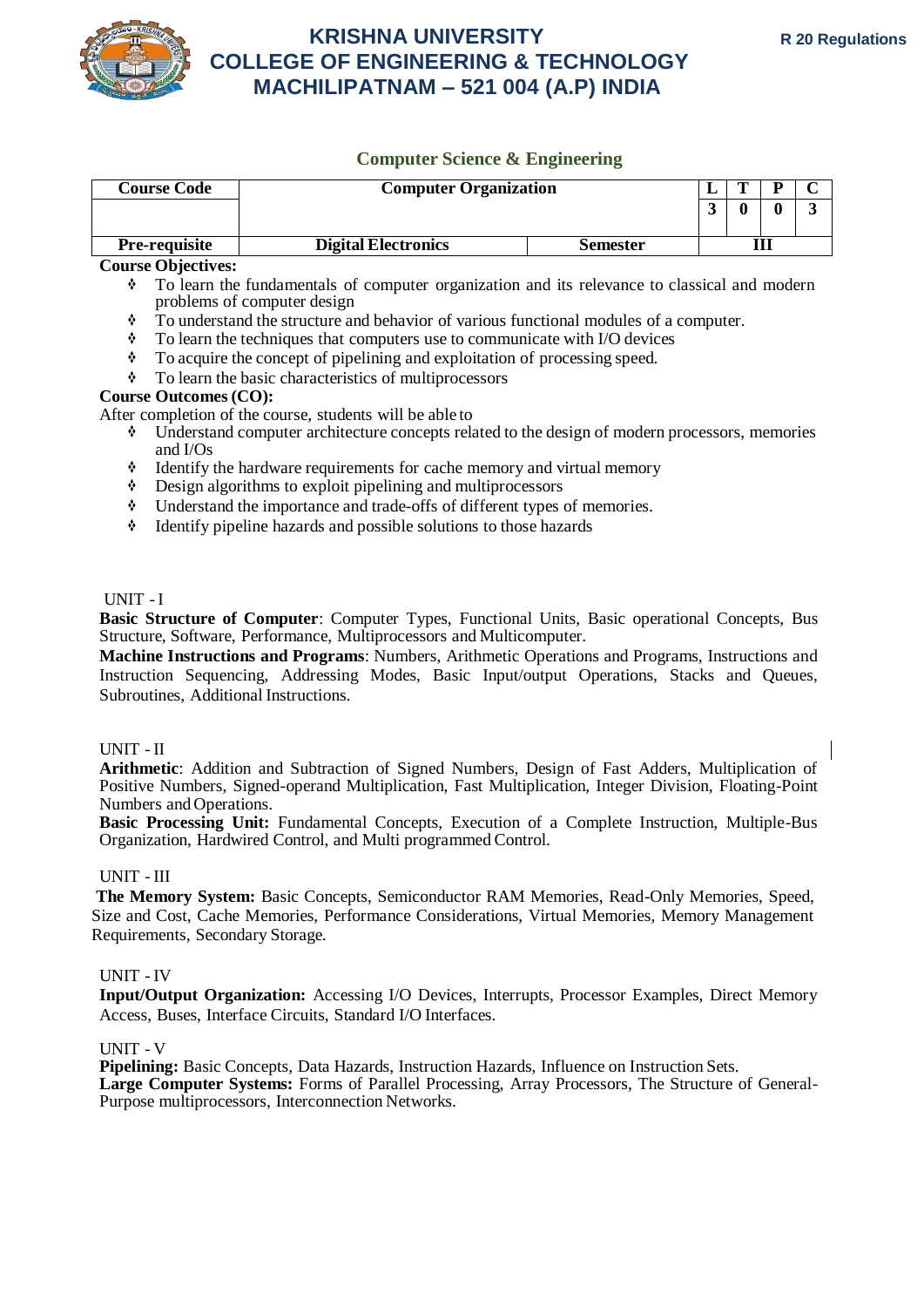

## **Computer Science & Engineering**

## **Textbooks:**

1. Carl Hamacher, ZvonkoVranesic, SafwatZaky, "Computer Organization", 5th Edition, McGraw Hill Education, 2013.

## **Reference Books:**

- 1. M.Morris Mano, "Computer System Architecture", 3rd Edition, Pearson Education.
- 2. Themes and Variations, Alan Clements, "Computer Organization and Architecture", CENGAGE Learning.
- 3. SmrutiRanjanSarangi, "Computer Organization and Architecture", McGraw Hill Education.
- 4. John P.Hayes, "Computer Architecture and Organization", McGraw Hill Education

## **Online Learning Resources:**

<https://nptel.ac.in/courses/106/103/106103068/>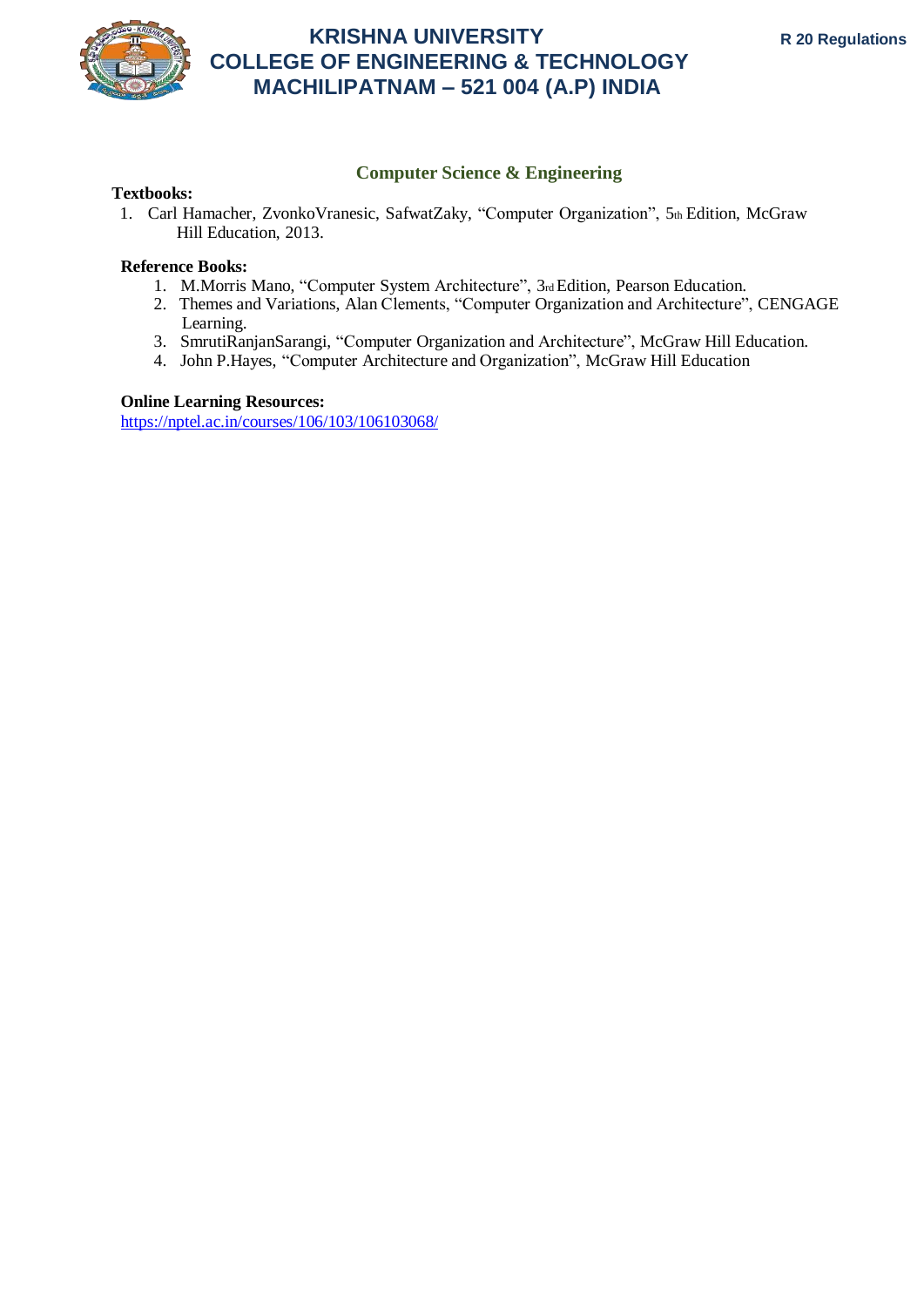

# **Computer Science & Engineering**

| <b>Course Code</b>   | <b>Advanced Data Structures and Algorithms Lab</b> |          | m |     |
|----------------------|----------------------------------------------------|----------|---|-----|
|                      |                                                    |          |   | 1.3 |
| <b>Pre-requisite</b> | <b>Basics of Data Structures</b>                   | Semester |   |     |

**Course Objectives:**

- Learn data structures for various applications.
- $\Upsilon$  Implement different operations of data structures by optimizing the performance.
- Develop applications using Greedy, Divide and Conquer, dynamic programming.
- Implement applications for backtracking algorithms using relevant data structures.

## **Course Outcomes (CO):**

After completion of the course, students will be able to

- Understand and apply data structure operations.
- Understand and apply non-linear data structure operations.
- Apply Greedy, divide and conquer algorithms.
- Develop dynamic programming algorithms for various real-time applications.
- Illustrate and apply backtracking algorithms, further able to understand non-deterministic algorithms.

## **List ofExperiments:**

- 1. Write a program to implement the following operations on Binary Search Tree: a) Insert b) Delete c) Search d) Display
- 2. Write a program to perform a Binary Search for a given set of integer values.
- 3. Write a program to implement Splay trees.
- 4. Write a program to implement Merge sort for the given list of integer values.
- 5. Write a program to implement Quicksort for the given list of integer values.
- 6. Write a program to find the solution for the knapsack problem using the greedy method.
- 7. Write a program to find minimum cost spanning tree using Prim's algorithm
- 8. Write a program to find minimum cost spanning tree using Kruskal's algorithm 9. Write a program to find a single source shortest path for a given graph.
- Write a program to find a single source shortest path for a given graph.
- 10. Write a program to find the solution for job sequencing with deadlines problems.
- 11. Write a program to find the solution for a 0-1 knapsack problem using dynamic programming.
- 12. Write a program to solve Sum of subsets problem for a given set of distinct numbers using backtracking.
- 13. Implement N Queen's problem using Back Tracking.

## **References:**

- 1. Y Daniel Liang, "Introduction to Programming using Python", Pearson.
- 2. Benjamin Baka, David Julian, "Python Data Structures and Algorithms", Packt Publishers,2017.
- 3. Rance D. Necaise, "Data Structures and Algorithms using Python", Wiley Student Edition.

## **Online Learning Resources/Virtual Labs:**

<http://cse01-iiith.vlabs.ac.in/> <http://peterindia.net/Algorithms.html>

**Note:** The list of experiments not be restricted to the above list. Detailed list of programming exercises can be prepared by the concerned faculty members.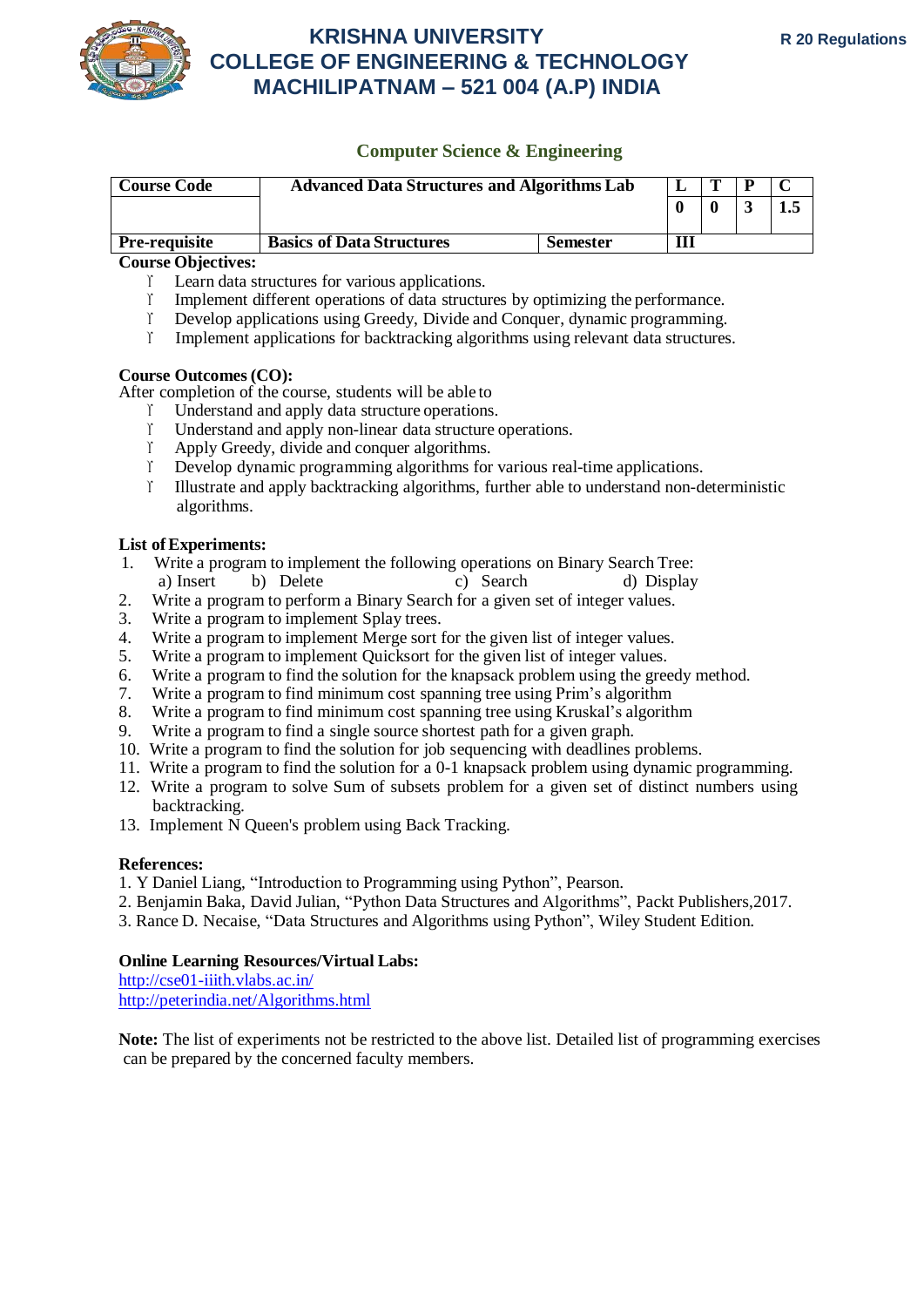

# **Computer Science & Engineering**

| <b>Course Code</b>   | <b>Object Oriented Programming Through Java Lab</b> |                 |  |     |
|----------------------|-----------------------------------------------------|-----------------|--|-----|
|                      |                                                     |                 |  | 1.5 |
| <b>Pre-requisite</b> | <b>Fundamental Programming</b>                      | <b>Semester</b> |  |     |

## **Course Objectives:**

- $\sqrt[4]{ }$  To introduce the concepts of Java.<br> $\sqrt[4]{ }$  To Practice object-oriented program
- To Practice object-oriented programs and build java applications.
- To implement java programs for establishing interfaces.
- $\lozenge$  To implement sample programs for developing reusable software components.
- $\bullet$  To establish database connectivity in java and implement GUI applications.

### **Course Outcomes (CO):**

After completion of the course, students will be able to

- **Recognize the Java programming environment.**
- Develop efficient programs using multithreading.
- Design reliable programs using Java exception handling features.
- \* Extend the programming functionality supported by Java.
- Select appropriate programming constructs to solve a problem.

## **List of Experiments:**

#### **Week-1**

a. Installation of Java software, study of any Integrated development environment, Use Eclipse or Netbeans platform and acquaint with the various menus. Create a test project, add a test class and run it.

See how you can use auto suggestions, auto fill. Try code formatter and code refactoring like renaming variables, methods and classes. Try debug step by step with java program to find prime numbers between 1 to n.

b. Write a Java program that prints all real solutions to the quadratic equation  $ax_2+bx+c=0$ . Read in a,b, c and use the quadratic formula.

c. Develop a Java application to generate Electricity bills. Create a class with the following members: Consumer no., consumer name, previous month reading, current month reading, type of EB connection (i.e domestic or commercial). Commute the bill amount using the following tariff.

If the type of the EB connection is domestic, calculate the amount to be paid as follows:

- $\begin{array}{r} \uparrow \\ \uparrow \end{array}$  First 100 units Rs. 1 per unit
- 101-200 units Rs. 2.50 per unit
- $\gamma$  201 -500 units Rs. 4 per unit
- $\gamma$  > 501 units Rs. 6 per unit

If the type of the EB connection is commercial, calculate the amount to be paid as follows:

- First 100 units Rs. 2 per unit
- $\gamma$  101-200 units Rs. 4.50 per unit
- $\gamma$  201 -500 units Rs. 6 per unit
	- $> 501$  units Rs. 7 per unit

d. Write a Java program to multiply two given matrices.

#### **Week-2**

a. Write Java program on use of inheritance, preventing inheritance using final, abstract classes.

b. Write Java program on dynamic binding, differentiating method overloading and overriding.

c. Develop a java application to implement currency converter (Dollar to INR, EURO to INR, Yen) using

Interfaces.

## **Week-3**

a. Write Java program that inputs 5 numbers, each between 10 and 100 inclusive. As each number is read, display it only if it's not a duplicate of any number already read display the complete set of unique values input after the user enters each new value.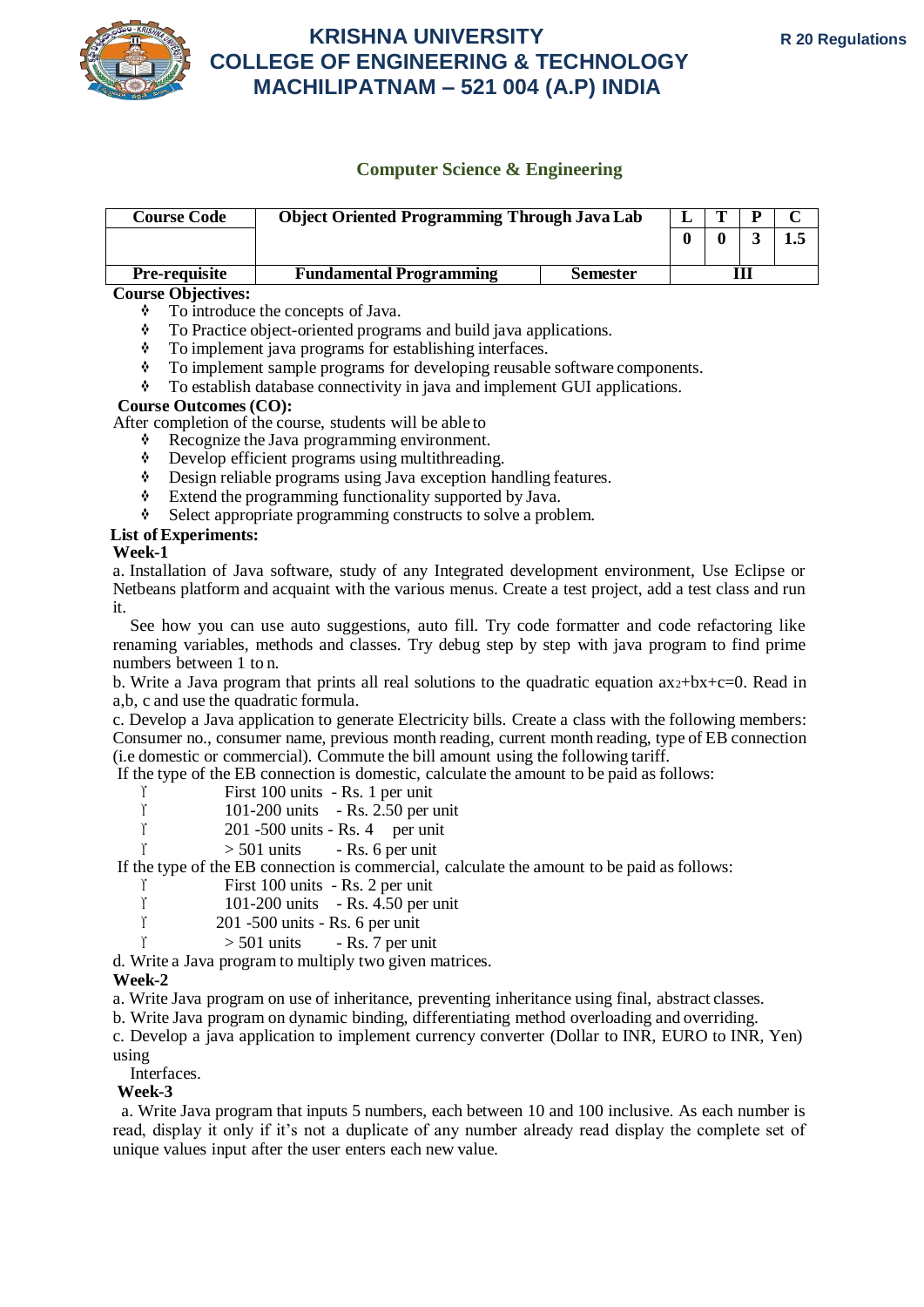

## **Computer Science & Engineering**

b. Write a Java Program to create an abstract class named Shape that contains two integers and an empty method named print Area(). Provide three classes named Rectangle, Triangle and Circle such that each one of the classes extends the class Shape. Each one of the classes contains only the method print Area () that prints the area of the given shape.

c. Write a Java program to read the time intervals (HH:MM) and to compare system time if the system Time between your time intervals print correct time and exit else try again to repute the same thing. By using StringToknizer class.

#### **Week-4**

a. Write a Java program to implement user defined exception handling.

b. Write java program that inputs 5 numbers, each between 10 and 100 inclusive. As each number is read display it only if it's not a duplicate of any number already read. Display the complete set of unique values input after the user enters each new value.

#### **Week-5**

a. Write a Java program that creates a user interface to perform integer division. The user enters two numbers in the text fields, Num1 and Num2. The division of Num1 and Num2 is displayed in the Result field when the Divide button is clicked. If Num1 and Num2 were not integers, the program would throw a Number Format Exception. If Num2 were zero, the program would throw an Arithmetic Exception Display the exception in a message dialog box.

b. Write a Java program that creates three threads. First thread displays —Good Morningl every one second, the second thread displays ―Hello‖ every two seconds and the third thread displays ―Welcome‖ every three seconds.

#### **Week-6**

a. Write a java program to split a given text file into n parts. Name each part as the name of the original file followed by .part where n is the sequence number of the part file.

b. Write a Java program that reads a file name from the user, displays information about whether the file exists, whether the file is readable, or writable, the type of file and the length of the file in bytes.

### **Week-7**

a. Write a java program that displays the number of characters, lines and words in a text file.

b. Write a java program that reads a file and displays the file on the screen with line number before each line.

## **Week-8**

a. Write a Java program that correctly implements the producer-consumer problem using the concept of inter thread communication.

b. Develop a Java application for stack operation using Buttons and JOptionPane input and Message dialog box.

c. Develop a Java application to perform Addition, Division, Multiplication and subtraction using the JOptionPane dialog Box and Textfields.

#### **Week-9**

a. Develop a Java application for the blinking eyes and mouth should open while blinking.

b. Develop a Java application that simulates a traffic light. The program lets the user select one of the three lights: Red, Yellow or Green with radio buttons. On selecting a button an appropriate message with ―STOP‖ or ―READY‖ or ‖GO‖ should appear above the buttons in the selected color. Initially, there is no message shown.

### **Week-10**

a. Develop a Java application to implement the opening of a door while opening man should present before hut and closing man should disappear.

b. Develop a Java application by using JtextField to read decimal values and converting a decimal number into a binary number then print the binary value in another JtextField.

### **Week-11**

a. Develop a Java application that handles all mouse events and shows the event name at the center of the window when a mouse event is fired. Use adapter classes.

b. Develop a Java application to demonstrate the key event handlers.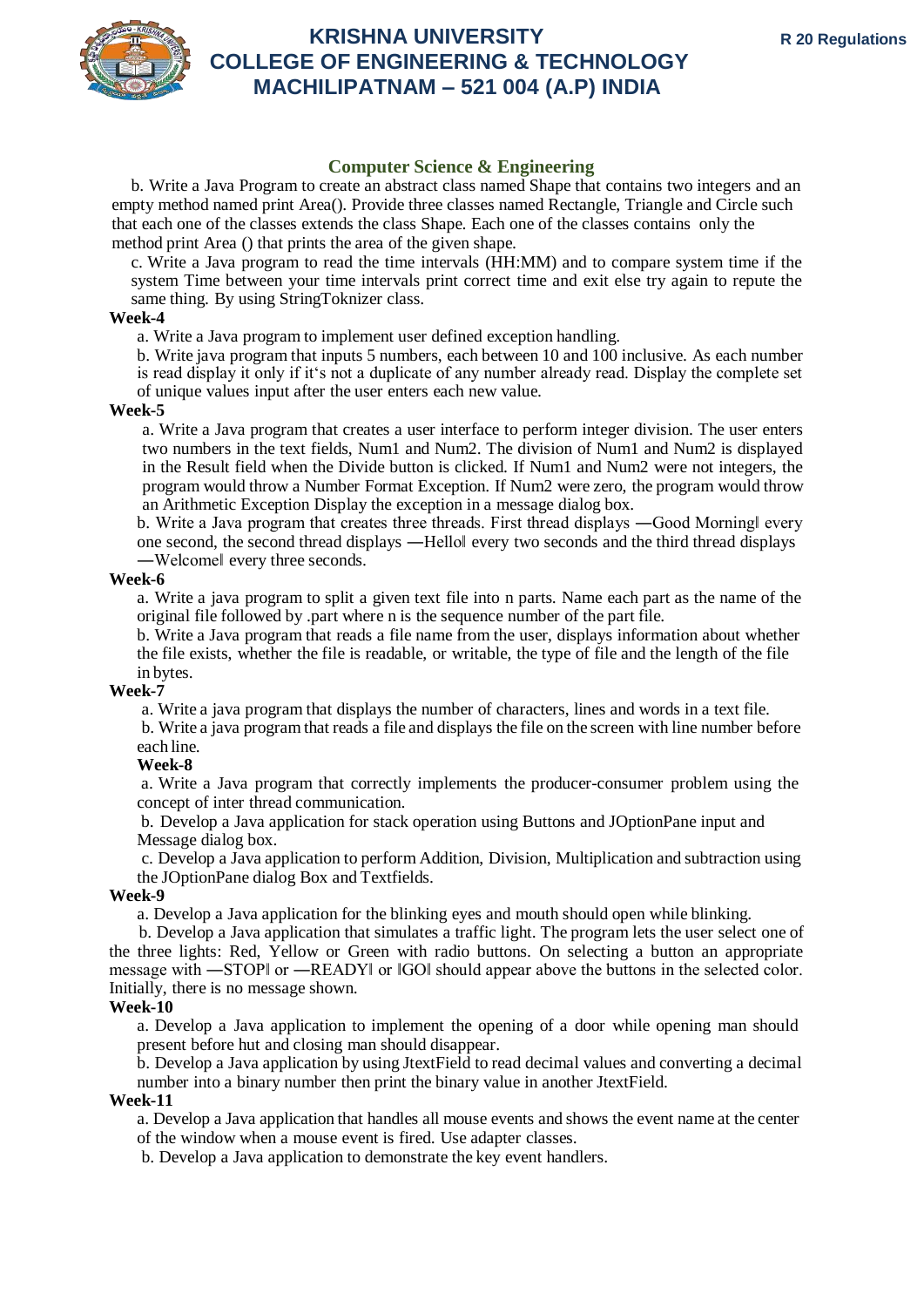

# **Computer Science & Engineering**

## **Week-12**

a. Develop a Java application to find the maximum value from the given type of elements using a generic function.

b. Develop a Java application that works as a simple calculator. Use a grid layout to arrange buttons for the digits and for the +, -,\*, % operations. Add a text field to display the result.

c . Develop a Java application for handling mouse events.

### **Week-13**

a. Develop a Java application to establish a JDBC connection, create a table student with properties name, register number, mark1, mark2, mark3. Insert the values into the table by using java and display the information of the students at front end.

### References:

1. P. J. Deitel, H. M. Deitel, "Java for Programmers", Pearson Education, PHI, 4th Edition, 2007.

2. P. Radha Krishna, "Object Oriented Programming through Java", Universities Press, 2nd Edition, 2007

3. Bruce Eckel, "Thinking in Java", Pearson Education, 4th Edition, 2006.

4. Sachin Malhotra, Saurabh Chaudhary, "Programming in Java", Oxford University Press, 5th Edition, 2010.

Online Learning Resources/Virtual Labs: https://java-iitd.vlabs.ac.in/ <http://peterindia.net/JavaFiles.html>

**Note:** The list of experiments not be restricted to the above list. Detailed list of programming exercises can be prepared by the concerned faculty members.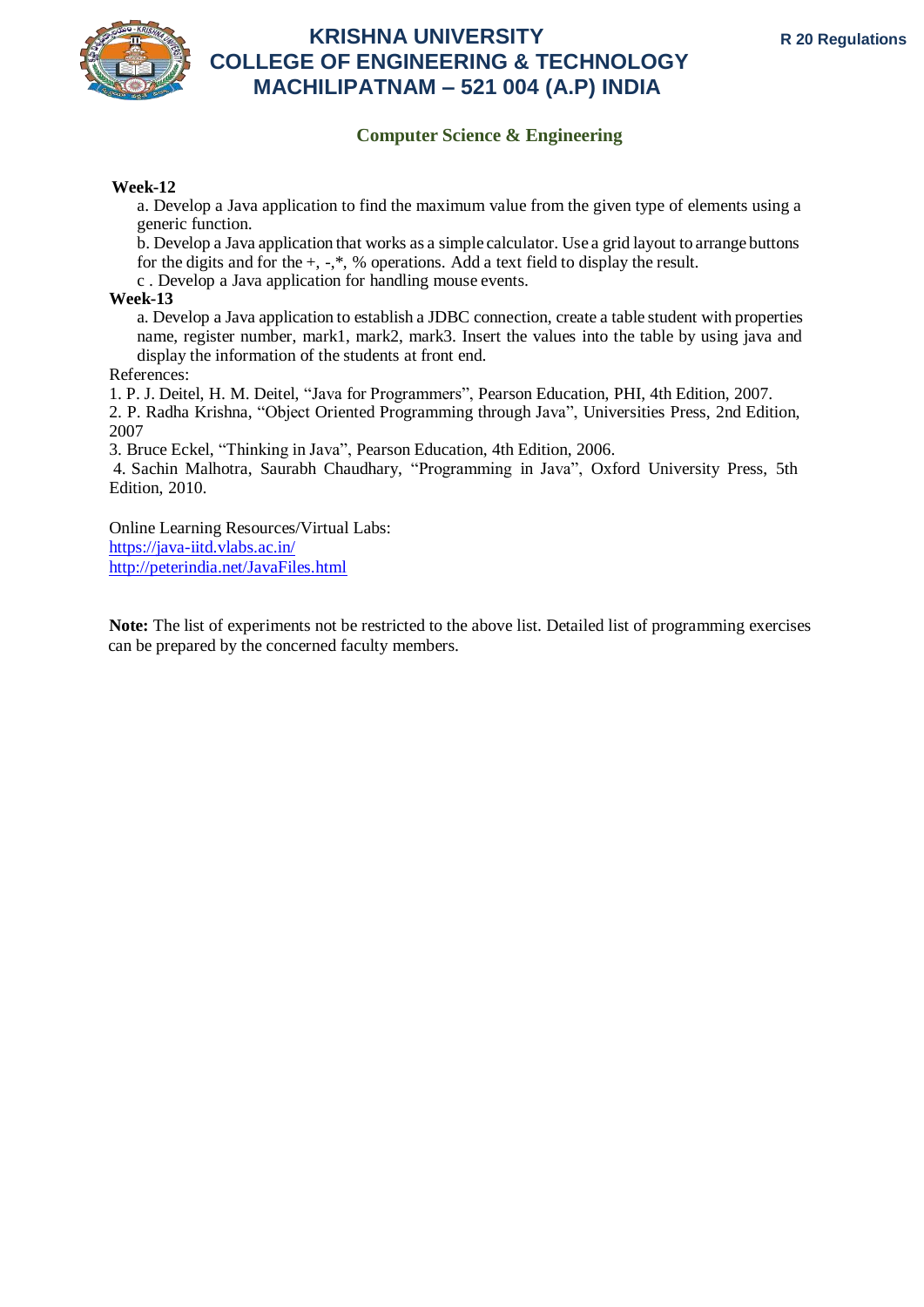

# **Computer Science & Engineering**

| <b>Course Code</b>   | <b>Web Application Development</b> |                 |  |  |
|----------------------|------------------------------------|-----------------|--|--|
|                      |                                    |                 |  |  |
| <b>Pre-requisite</b> |                                    | <b>Semester</b> |  |  |

### **Course Objectives:**

- 
- T Learn website development using HTML, CSS, JavaScript.<br>T Understand the concepts of responsive web development us
- T Understand the concepts of responsive web development using the bootstrap framework<br>
T Make use of the JOuervia vascript library to provide interactiveness to the websites. Make use of the JQueryjavascript library to provide interactiveness to thewebsites.
- Discover how to use Google Charts to provide a better way to visualize data on a website
- Learn Content Management Systems to speed the development process

## **Course Outcomes (CO):**

After completion of the course, students will be able to

- Construct web sites with valid HTML, CSS, JavaScript
- Create responsive Web designs that work on phones, tablets, or traditional laptops and widescreen monitors.
- Develop websites using jQuery to provide interactivity and engaging user experiences
- Embed Google chart tools in a website for better visualization of data.
- Design and develop web applications using Content Management Systems like WordPress

### Activities:

Module -  $1$ <sup>.</sup>

HTML: What is a browser?, What is HTML?, Elements and Tags, Basic HTML5 structure, Metadata, <title>, Adding favicon, Comments, headings

Task: Create a Basic HTML document

Module - 2:

HTML (continued): Block-Level Elements & Inline Elements, Links (Understand Absolute vs Relative paths), Lists, Images, iframe (embed youtube video) Task: Create your Profile Page

Module - 3:

HTML (continued): Tables: <table>, <tr>, <th>, <td>, Attributes for each Table element Task: Create a Class Timetable (to merge rows/columns, use rowspan/colspan) Module - 4: HTML (continued): Form Elements:  $\langle \text{input}\rangle$ ,  $\langle \text{select}\rangle$ ,  $\langle \text{textarea}\rangle$ ,  $\langle \text{button}\rangle$ , Attributes for each Form element

Task: Create a Student Hostel Application Form

Module - 5:

Cascading Style Sheets (CSS): CSS Properties, Types of CSS, Selectors, box model, Pseudo-elements, z-index

Task: Make the Hostel Application Form designed in Module -4 beautiful using CSS (add colors, backgrounds, change font properties, borders, etc.)

Module - 6:

Bootstrap - CSS Framework: Layouts (Containers, Grid system), Forms, Other Components Task: Style the Hostel Application Form designed in Module-5still more beautiful using Bootstrap CSS (Re-size browser and check how the webpage displays in mobile resolution)

Module - 7:

HTTP & Browser Developer Tools: Understand HTTP Headers (Request & Response Headers), URL & its Anatomy, Developer Tools: Elements/Inspector, Console, Network, Sources, performance, Application Storage.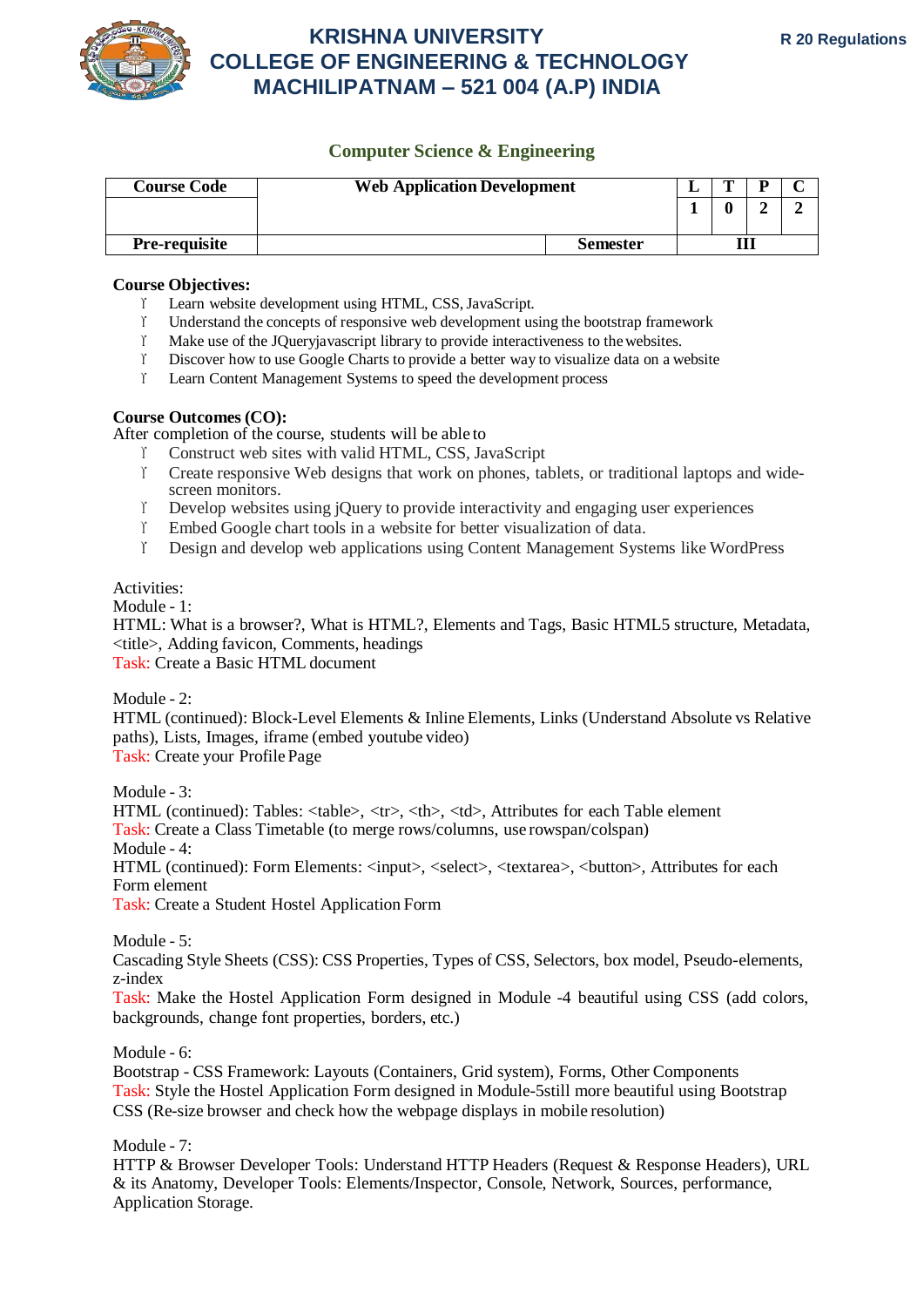

## **Computer Science & Engineering**

Task:Analyse various HTTP requests (initiators, timing diagrams, responses) and identify problems if any.

Module - 8:

Javascript: Variables, Data Types, Operators, Statements, Objects, Functions, Events & Event Listeners, DOM.

Task: Design a simple calculator using JavaScript to perform sum, product, difference, and quotient operations:

Module - 9:

Dynamic HTML with JavaScript: Manipulate DOM, Error Handling, Promises, async/await, Modules. Task:Design& develop a Shopping Cart Application with features including Add Products, Update Quantity, Display Price(Sub-Total & Total), Remove items/products from the cart.

Module - 10:

JQuery - A Javascript Library: Interactions, Widgets, Effects, Utilities, Ajax using JQuery. Task: Validate all Fields and Submit the Hostel Application Form designed in Module-6 using JQuery

### Module - 11:

Google Charts: Understand the Usage of Pie chart, Bar Chart, Histogram, Area & Line Charts, Gantt Charts.

Task: Develop an HTML document to illustrate each chart with real-time examples.

Module - 12:

Open Source CMS (Content Management System): What is a CMS?, Install CMS, Themes, Plugins. Task: Develop an E-learning website using any CMS(for example WordPress)

### **References:**

- 1. Deitel and Deitel and Nieto, ―Internet and World Wide Web How to Program‖, Prentice Hall, 5th Edition, 2011.
- 2. Web Technologies, Uttam K. Roy, Oxford Higher Education., 1st edition, 10th impression, 2015.
- 3. Stephen Wynkoop and John Burke ―Running a Perfect Website‖, QUE, 2nd Edition,1999.
- 4. Jeffrey C and Jackson, ―Web Technologies A Computer Science PerspectivePearsonEducation, 2011.
- 5. Gopalan N.P. and Akilandeswari J., ―Web Technology, Prentice Hall of India, 2011.

## **Online Learning Resources/Virtual Labs:**

- a. HTML: <https://html.spec.whatwg.org/multipage/>
- b. HTML: <https://developer.mozilla.org/en-US/docs/Glossary/HTML5>
- c. CSS: https:/[/www.w3.org/Style/CSS/](http://www.w3.org/Style/CSS/)
- d. Bootstrap CSS Framework: <https://getbootstrap.com/>
- e. Browser Developer Tools: https://developer.mozilla.org/en-US/docs/Learn/Common\_questions/What\_are\_browser\_developer\_tools
- f. Javascript: https://developer.mozilla.org/en-US/docs/Web/JavaScript
- g. JQuery: https://jquery.com
- h. Google Charts: https://developers.google.com/chart
- i. Wordpress: https://wordpress.com

**Note:** The list of experiments not be restricted to the above list. Detailed list of programming exercises can be prepared by the concerned faculty members.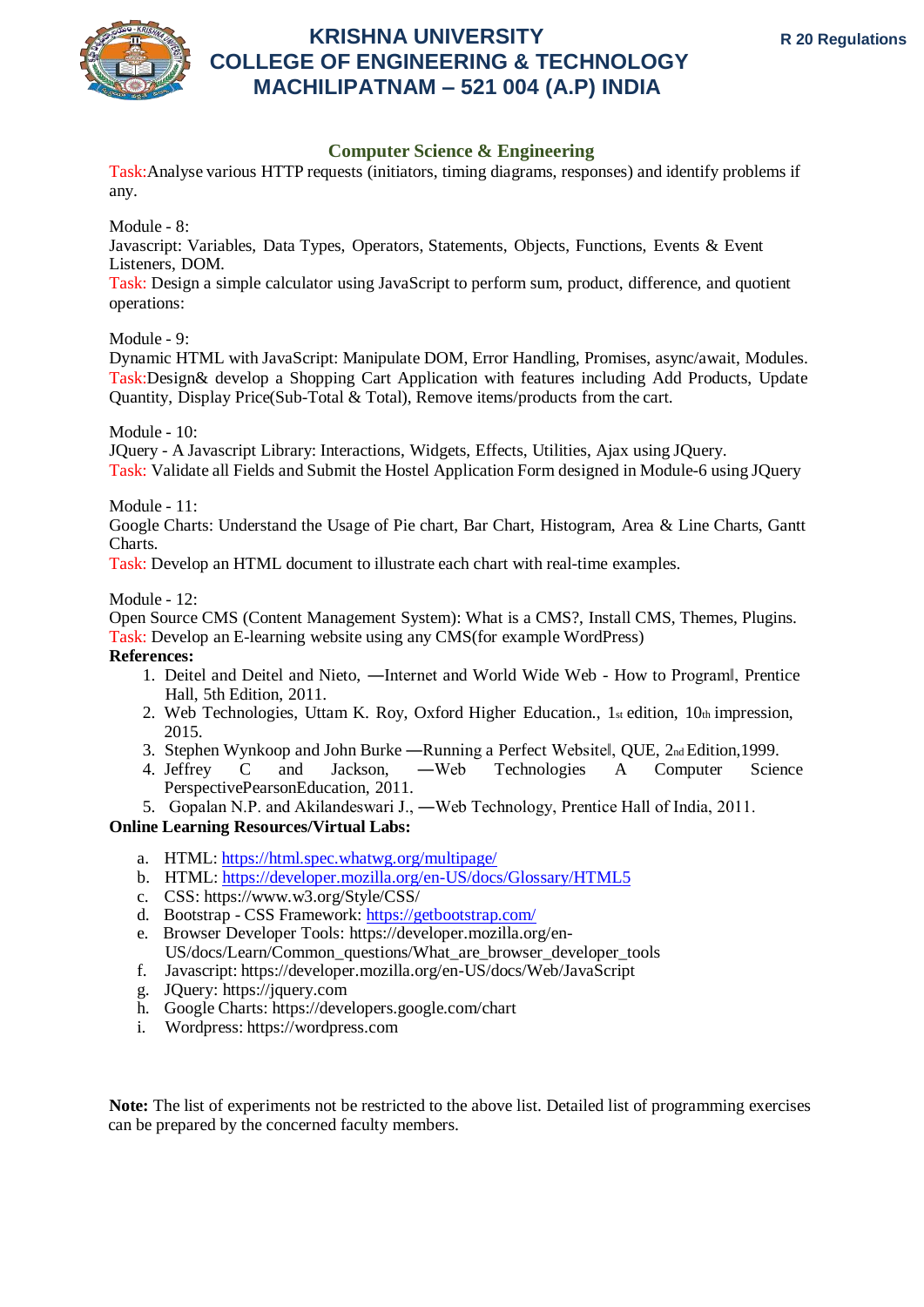

## **Computer Science & Engineering**

| <b>Course Code</b>   | DATABASE MANAGEMENT SYSTEMS |          |  |  |
|----------------------|-----------------------------|----------|--|--|
|                      |                             |          |  |  |
| <b>Pre-requisite</b> | NIL                         | Semester |  |  |

## **Course Objectives:**

This course is designed to:

- Train in the fundamental concepts of database management systems, database modeling and design, SQL, PL/SQL and system implementation techniques.
- Enable students to model ER diagrams for any customized application
- $\bullet$  Inducting appropriate strategies for optimization of queries.
- Provide knowledge on concurrency techniques
- $\bullet$  Demonstrate the organization of Databases

### **Course Outcomes (CO):**

After completion of the course, students will be able to

- Design a database for a real-world information system
- $\triangle$  Define transactions that preserve the integrity of the database
- Generate tables for a database
- $\lozenge$  Organize the data to prevent redundancy
- Pose queries to retrieve the information from the database.

## UNIT - I

**Introduction:** Database systems applications, Purpose of Database Systems, view of Data, Database Languages, Relational Databases, Database Design, Data Storage and Querying, Transaction Management, Database Architecture, Data Mining and Information Retrieval, Specialty Databases, Database users and Administrators, **Introduction to Relational Model:** Structure of Relational Databases, Database Schema, Keys, Schema Diagrams, Relational Query Languages, Relational Operations

## UNIT - II

**Introduction to SQL:** Overview of the SQL Query Language, SQL Data Definition, Basic Structure of SQL Queries, Additional Basic Operations, Set Operations, Null Values, Aggregate Functions, Nested Sub-queries, Modification of the Database. Intermediate SQL**:** Joint Expressions, Views, Transactions, Integrity Constraints, SQL Data types and schemas, Authorization.

**Advanced SQL:** Accessing SQL from a Programming Language, Functions and Procedures, Triggers, Recursive Queries, OLAP, Formal relational query languages.

## UNIT - III

**Database Design and the E-R Model:** Overview of the Design Process, The Entity-Relationship Model, Constraints, Removing Redundant Attributes in Entity Sets, Entity-Relationship Diagrams, Reduction to Relational Schemas, Entity-Relationship Design Issues.

## **Relational Database Design**:

Features of Good Relational Designs, Atomic Domains and First Normal Form, Decomposition Using Functional Dependencies, Functional-Dependency Theory, Algorithms for Decomposition, Decomposition Using Multivalued Dependencies, More Normal Forms.

## UNIT - IV

**Query Processing:** Overview, Measures of Query cost, Selection operation, sorting, Join Operation, other operations, Evaluation of Expressions.

**Query optimization**: Overview, Transformation of Relational Expressions, Estimating statistics of Expression results, Choice of Evaluation Plans, Materialized views, Advanced Topics in QueryOptimization.

## UNIT - V

# **Transaction Management, Concurrency Control, Recovery System**

**Transaction Management:**

Transactions: Concept, A Simple Transactional Model, Storage Structures, Transaction Atomicity and Durability, Transaction Isolation, Serializability, Isolation and Atomicity, Transaction Isolation Levels, Implementation of Isolation Levels, Transactions as SQL Statements.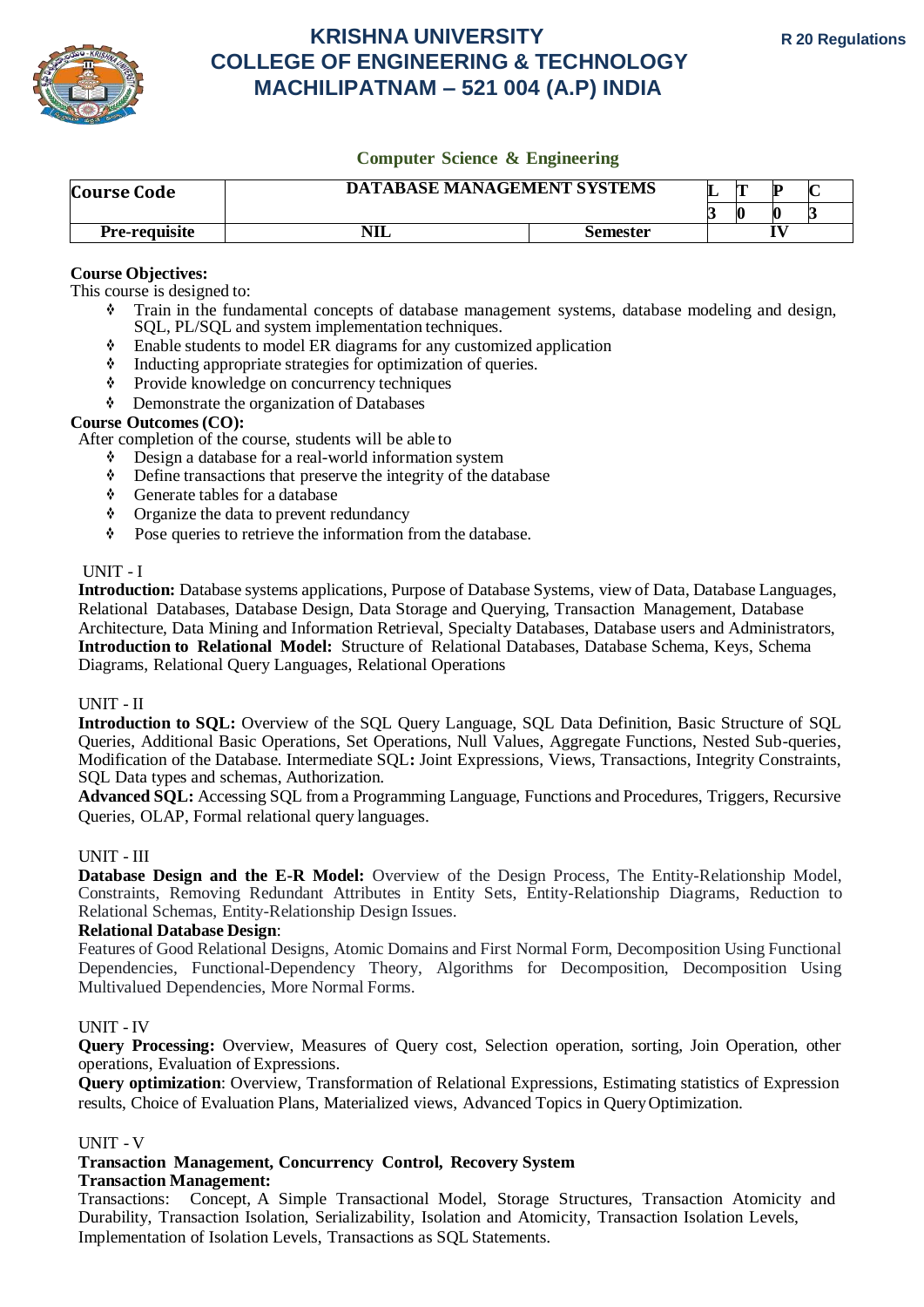

## **Computer Science & Engineering**

**Concurrency Control:** Lock-based Protocols, Deadlock Handling, Multiple granularity, Timestamp-based Protocols, and Validation-based Protocols.

**Recovery System:** Failure Classification, Storage, Recovery and Atomicity, Recovery Algorithm, Buffer Management, Failure with Loss of Nonvolatile Storage, Early Lock Release and Logical Undo Operations.

## **Textbooks:**

1. A.Silberschatz, H.F.Korth, S.Sudarshan, "Database System Concepts",6/e, TMH 2019

## **Reference Books:**

1. Database Management System, 6/e RamezElmasri, Shamkant B. Navathe, PEA

2. Database Principles Fundamentals of Design Implementation and Management, Carlos Coronel, Steven Morris, Peter Robb, Cengage Learning.

3.Database Management Systems, 3/e, Raghurama Krishnan, Johannes Gehrke,TMH

## **Online Learning Resources:**

[https://onlinecourses.nptel.ac.in/noc21\\_cs04/preview](https://onlinecourses.nptel.ac.in/noc21_cs04/preview)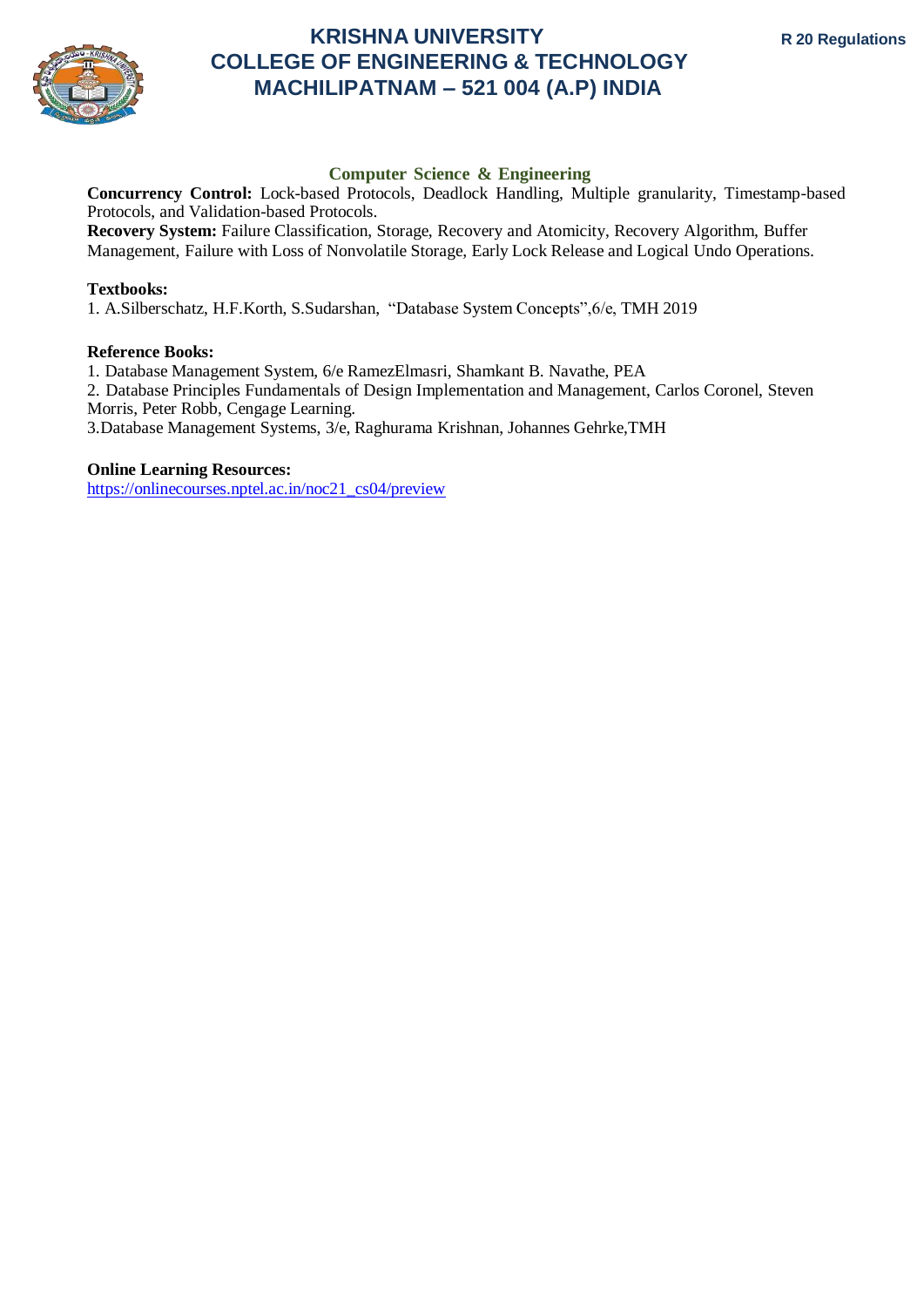

# **Computer Science & Engineering**

| <b>Course Code</b>   | <b>OPERATING SYSTEMS</b>     |                 |  |  |
|----------------------|------------------------------|-----------------|--|--|
|                      |                              |                 |  |  |
|                      |                              |                 |  |  |
| <b>Pre-requisite</b> | <b>Basics of CO and DBMS</b> | <b>Semester</b> |  |  |

## **Course Objectives:**

- The course is designed to
- Understand basic concepts and functions of operating systems
- $\dot{\mathbf{v}}$  Understand the processes, threads and scheduling algorithms.
- Provide good insight on various memory management techniques<br>• Expose the students with different techniques of handling deadloc
- Expose the students with different techniques of handling deadlocks<br>Explore the concept of file-system and its implementation issues
- Explore the concept of file-system and its implementation issues
- Familiarize with the basics of the Linux operating system
- $\Diamond$  Implement various schemes for achieving system protection and security

## **Course Outcomes (CO):**

After completion of the course, students will be able to

- $\triangle$  Realize how applications interact with the operating system
- Analyze the functioning of a kernel in an Operating system.
- Summarize resource management in operating systems
- Analyze various scheduling algorithms
- Examine concurrency mechanism in Operating Systems
- $\triangle$  Apply memory management techniques in the design of operating systems
- $\triangle$  Understand the functionality of the file system
- \* Compare and contrast memory management techniques.
- Understand deadlock prevention and avoidance.
- Perform administrative tasks on Linux based systems.

## UNIT - I

**Operating Systems Overview**: Introduction, Operating system functions, Operating systems operations, Computing environments, Open-Source Operating Systems

**System Structures**: Operating System Services, User and Operating-System Interface, systems calls, Types of System Calls, system programs, Operating system Design and Implementation, Operating system structure, Operating system debugging, System Boot.

## UNIT - II

**Process Concept**: Process scheduling, Operations on processes, Inter-process communication, Communication in client server systems.

**Multithreaded Programming**: Multithreading models, Thread libraries, Threading issues, Examples. **Process Scheduling**: Basic concepts, Scheduling criteria, Scheduling algorithms, Multiple processor scheduling, Thread scheduling, Examples.

**Inter-process Communication**: Race conditions, Critical Regions, Mutual exclusion with busy waiting, Sleep and wakeup, Semaphores, Mutexes, Monitors, Message passing, Barriers, Classical IPC Problems - Dining philosophers problem, Readers and writers problem.

## UNIT - III

**Memory-Management Strategies**: Introduction, Swapping, Contiguous memory allocation, Paging, Segmentation, Examples.

**Virtual Memory Management**: Introduction, Demand paging, Copy on-write, Page replacement, Frame allocation, Thrashing, Memory-mapped files, Kernel memory allocation, Examples.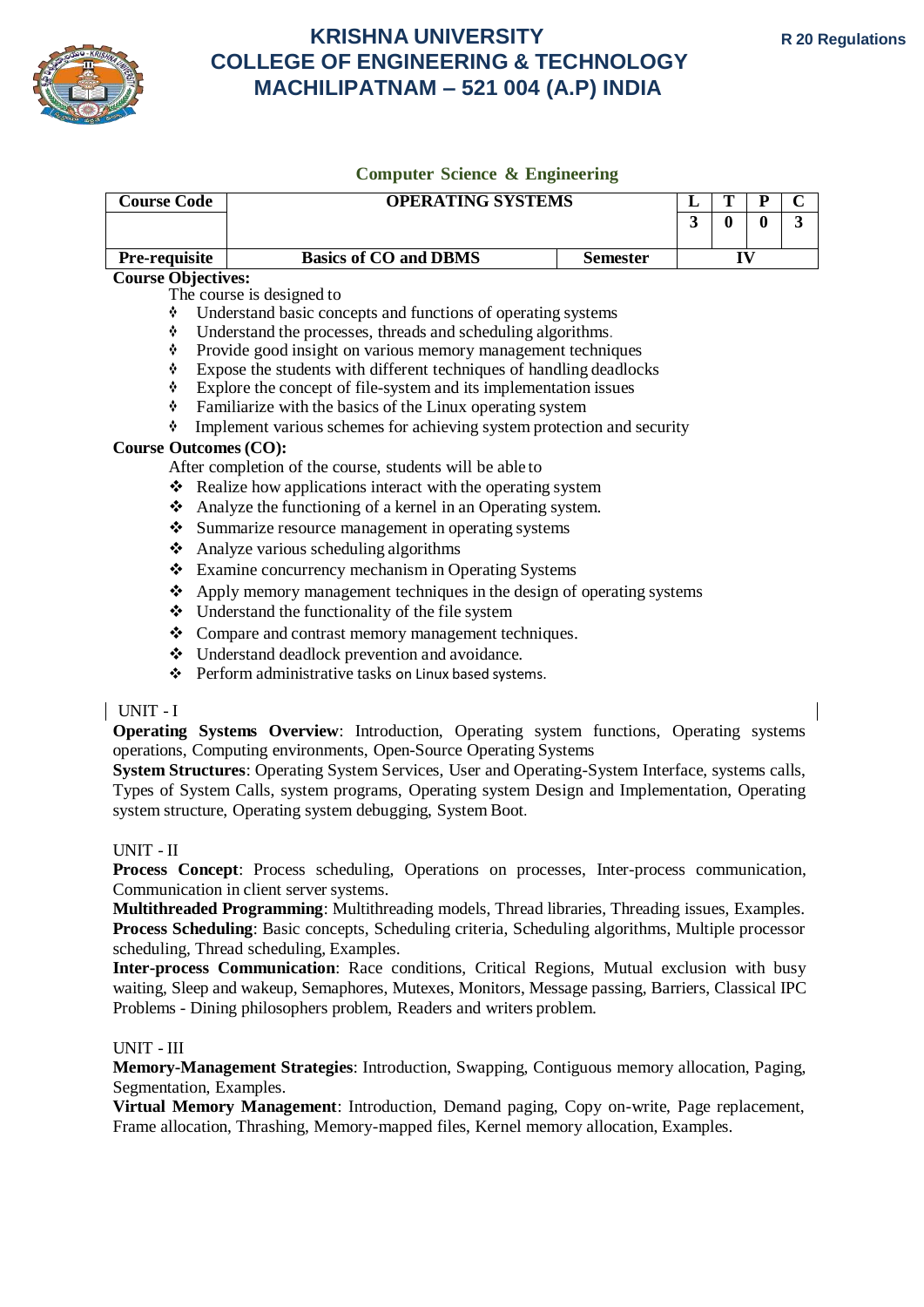

# **Computer Science & Engineering**

**Deadlocks**: Resources, Conditions for resource deadlocks, Ostrich algorithm, Deadlock detection And recovery, Deadlock avoidance, Deadlock prevention.

**File Systems**: Files, Directories, File system implementation, management and optimization.

Secondary-Storage Structure: Overview of disk structure, and attachment, Disk scheduling, RAID structure, Stable storage implementation.

UNIT - V

## **System Protection, SystemSecurity**

Lecture 8Hrs

**System Protection**: Goals of protection, Principles and domain of protection, Access matrix, Access control, Revocation of access rights.

**System Security**: Introduction, Program threats, System and network threats, Cryptography as a security, User authentication, implementing security defenses, firewalling to protect systems and networks, Computer security classification.

Case Studies: Linux, Microsoft Windows.

### **Textbooks:**

- 1. Silberschatz A, Galvin P B, and Gagne G, Operating System Concepts, 9th edition, Wiley, 2016.
- 2. Tanenbaum A S, Modern Operating Systems, 3rd edition, Pearson Education, 2008. (Topics: Inter-process Communication and File systems.)

### **Reference Books:**

- 1. Tanenbaum A S, Woodhull A S, Operating Systems Design and Implementation, 3rd edition, PHI, 2006.
- 2. Dhamdhere D M, Operating Systems A Concept Based Approach, 3rd edition, Tata McGraw-Hill, 2012.
- 3. Stallings W, Operating Systems -Internals and Design Principles, 6th edition, Pearson Education, 2009
- 4. Nutt G, Operating Systems, 3rd edition, Pearson Education, 2004

## **Online Learning Resources:**

https://nptel.ac.in/courses/106/106/106106144/ <http://peterindia.net/OperatingSystems.html>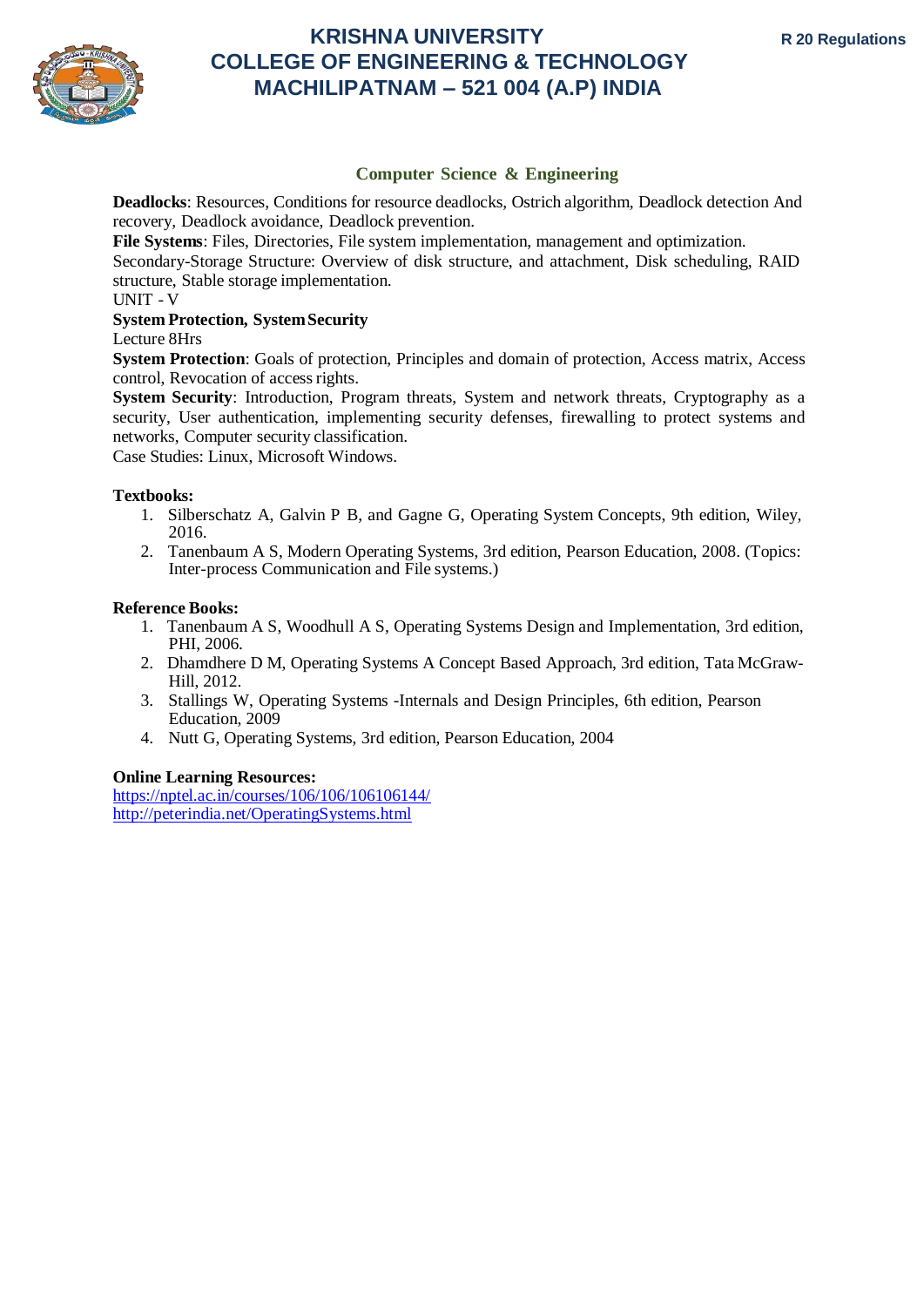

# **Computer Science & Engineering**

| <b>Course Code</b>   | <b>Software Engineering</b> |          | m |  |
|----------------------|-----------------------------|----------|---|--|
|                      |                             |          |   |  |
| <b>Pre-requisite</b> |                             | Semester |   |  |

## **Course Objectives:**

- $\bullet$  To learn the basic concepts of software engineering and life cycle models
- To explore the issues in software requirements specification and enable to write SRS documents for software development problems
- To elucidate the basic concepts of software design and enable to carry out procedural and object oriented design of software development problems
- To understand the basic concepts of black box and white box software testing and enable to design test cases for unit, integration, and systemtesting
- To reveal the basic concepts in software project management

## **Course Outcomes(CO):**

After completion of the course, students will be able to

- $\bullet$  Obtain basic software life cycle activity skills.<br>  $\bullet$  Design software requirements specifications for
- Design software requirements specifications for given problems.
- Implement structure, object oriented analysis and design for given problems.
- $\triangleleft$  Design test cases for given problems.
- Apply quality management concepts at the application level.

### UNIT - I

## **Basic concepts in software engineering and software project management**

Basic concepts: abstraction versus decomposition, evolution of software engineering techniques, Software development life cycle (SDLC) models: Iterative waterfall model, Prototype model, Evolutionary model, Spiral model, RAD model, Agile models, software project management: project planning, project estimation, COCOMO, Halstead's Software Science, project scheduling, staffing, Organization and team structure, risk management, configuration management.

## UNIT - II

## **Requirements analysis and specification**

The nature of software, The Unique nature of Webapps, Software Myths, Requirements gathering and analysis, software requirements specification, Traceability, Characteristics of a Good SRS Document, IEEE 830 guidelines, representing complex requirements using decision tables and decision trees, overview of formal system development techniques, axiomatic specification, algebraic specification.

## UNIT - III

## **Software Design**

Good Software Design, Cohesion and coupling, Control Hierarchy: Layering, Control Abstraction, Depth and width, Fan-out, Fan-in, Software design approaches, object oriented vs. function oriented design. Overview of SA/SD methodology, structured analysis, Data flow diagram, Extending DFD technique to real life systems, Basic Object oriented concepts, UML Diagrams, Structured design, Detailed design, Design review, Characteristics of a good user interface, User Guidance and Online Help, Mode-based vs Mode-less Interface, Types of user interfaces, Component-based GUI development, User interface design methodology: GUI design methodology.

## UNIT - IV

## **Coding and Testing**

Coding standards and guidelines, code review, software documentation, Testing, Black Box Testing, White Box Testing, debugging, integration testing, Program Analysis Tools, system testing, performance testing, regression testing, Testing Object Oriented Programs.

## UNIT - V

## **Software quality, reliability, and other issues**

Software reliability, Statistical testing, Software quality and management, ISO 9000, SEI capability maturity model (CMM), Personal software process (PSP), Six sigma, Software quality metrics, CASE and its scope, CASE environment, CASE support in software life cycle, Characteristics of software maintenance, Software reverse engineering, Software maintenance processes model, Estimation maintenance cost. Basic issues in any reuse program, Reuse approach, Reuse at organization level.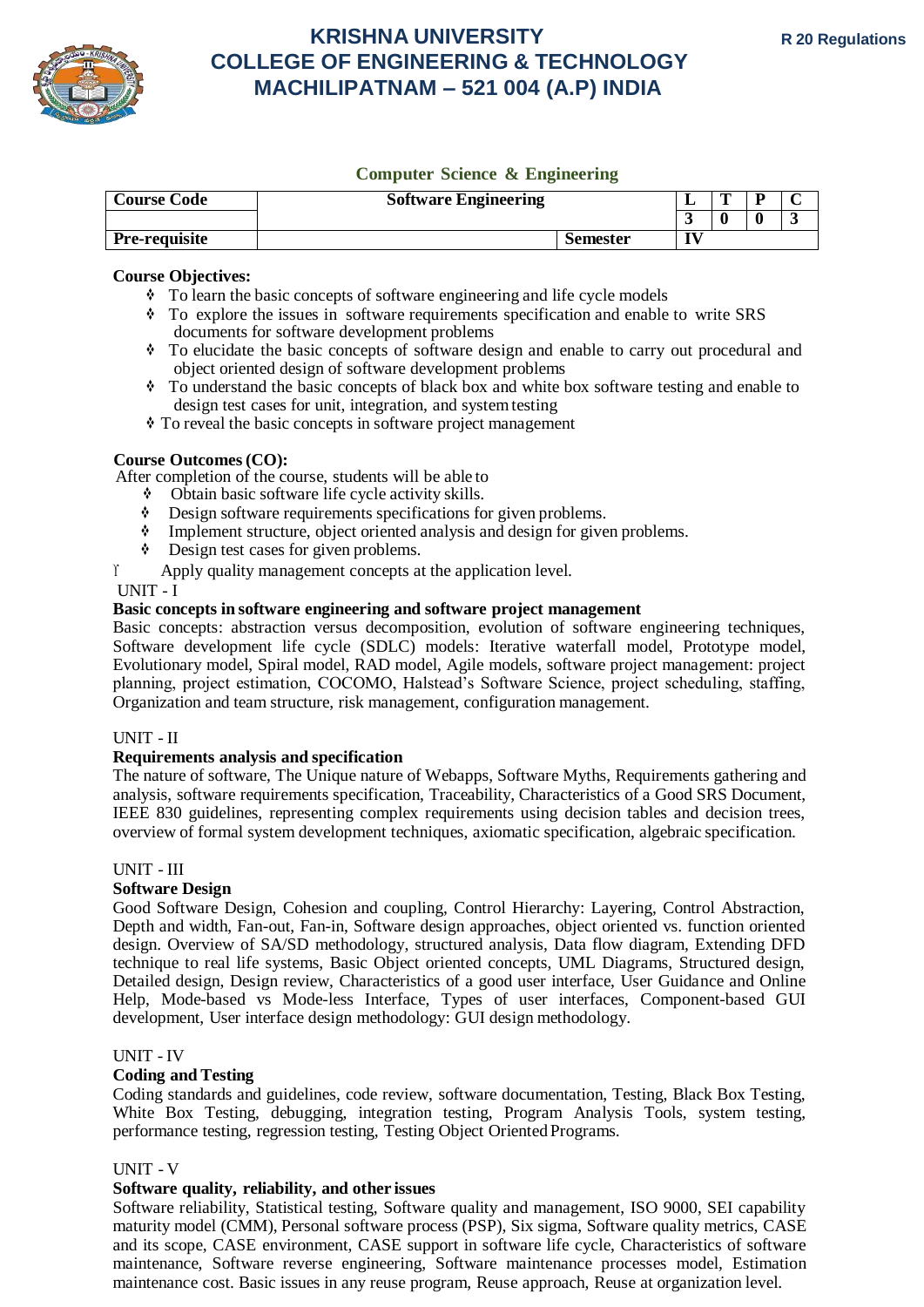

# **Computer Science & Engineering**

## **Textbook:**

- 1. Rajib Mall, "Fundamentals of Software Engineering", 5th Edition, PHI, 2018.
- 2. Pressman R, "Software Engineering- Practioner Approach", McGraw Hill.

## **Reference Books:**

- 1. Somerville, "Software Engineering", Pearson 2.
- 2. Richard Fairley, "Software Engineering Concepts", Tata McGraw Hill.
- 3. JalotePankaj, "An integrated approach to Software Engineering", Narosa

## **Online Learning Resources:**

https://nptel.ac.in/courses/106/105/106105182/ <http://peterindia.net/SoftwareDevelopment.html>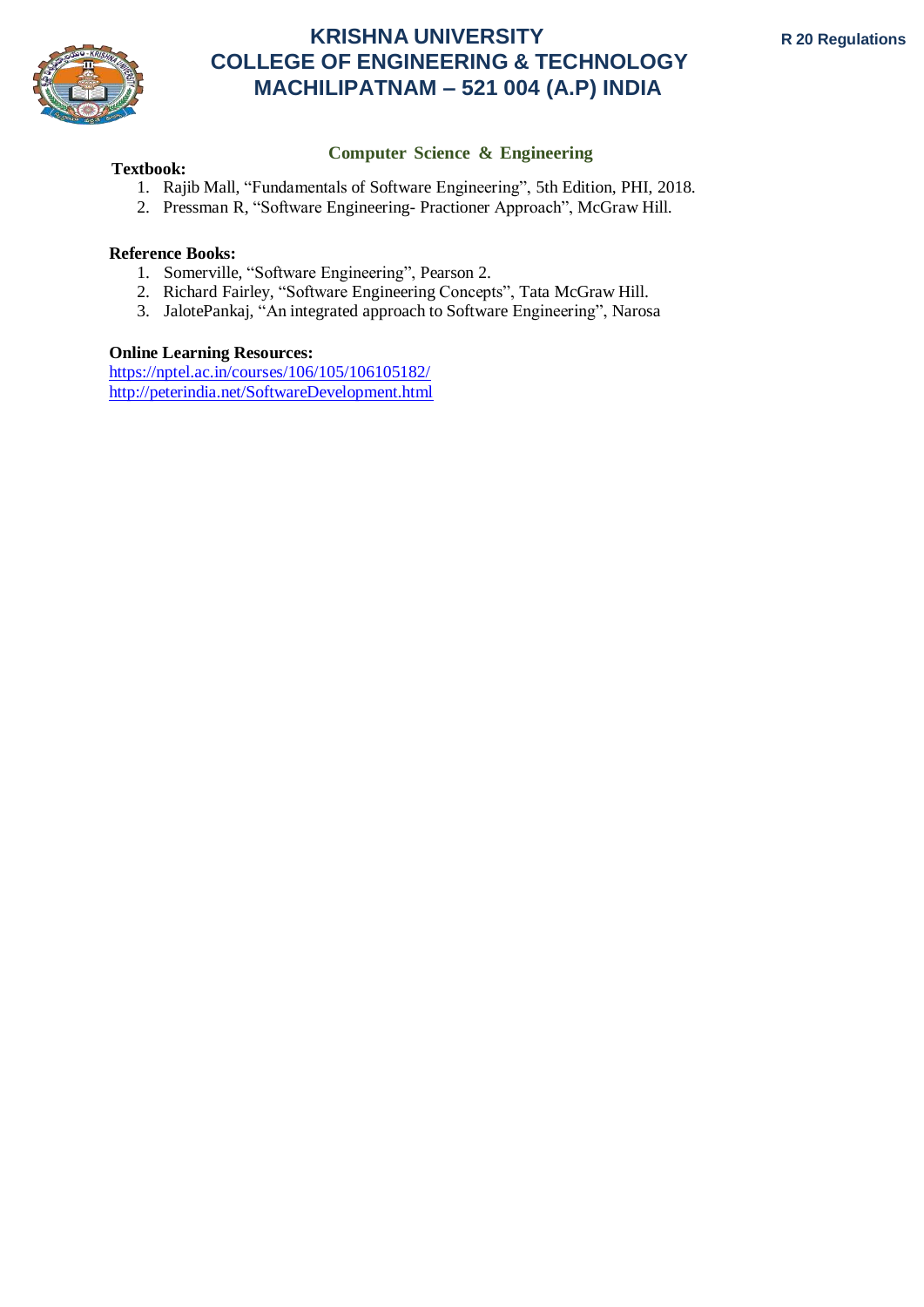

# **Computer Science & Engineering**

| <b>Course Code</b>   | <b>Database Management Systems</b><br>Laboratory |          |  | m |  |     |
|----------------------|--------------------------------------------------|----------|--|---|--|-----|
|                      |                                                  |          |  |   |  | 1.J |
| <b>Pre-requisite</b> |                                                  | Semester |  |   |  |     |

## **Course Objectives:**

- To implement the basic knowledge of SQL queries and relational algebra.
- To construct database models for different database applications.
- To apply normalization techniques for refining of databases.
- To practice various triggers, procedures, and cursors usingPL/SQL.
- To design and implementation of a database for an organization

## **Course Outcomes(CO):**

After completion of the course, students will be able to

- Design database for any real world problem
- $\frac{1}{2}$  Implement PL/SQL programs<br>
Define SOL queries
- Define SQL queries
- $\bullet$  Decide the constraints
- $\bullet$  Investigate for data inconsistency

## **List of Experiments: Week-1: CREATION OFTABLES**

1. Create a table called Employee with the following structure.

| Name  | <b>Type</b>     |
|-------|-----------------|
| Empno | Number          |
| Ename | Varchar $2(20)$ |
| Job   | Varchar2(20)    |
| Mgr   | Number          |
| Sal   | Number          |
|       |                 |

- a. Add a column commission with domain to the Employee table.
- b. Insert any five records into the table.
- c. Update the column details of job
- d. Rename the column of Employ table using alter command.
- e. Delete the employee whose empno is19.
- 2. Create department table with the following structure.

| <b>Name</b> | <b>Type</b>     |
|-------------|-----------------|
| Deptno      | Number          |
| Deptname    | Varchar $2(20)$ |
| location    | Varchar $2(20)$ |

- a. Add column designation to the department table.
- b. Insert values into thetable.
- c. List the records of emp table grouped bydeptno.
- d. Update the record where deptno is9.
- e. Delete any column data from thetable
- 3. Create a table called Customertable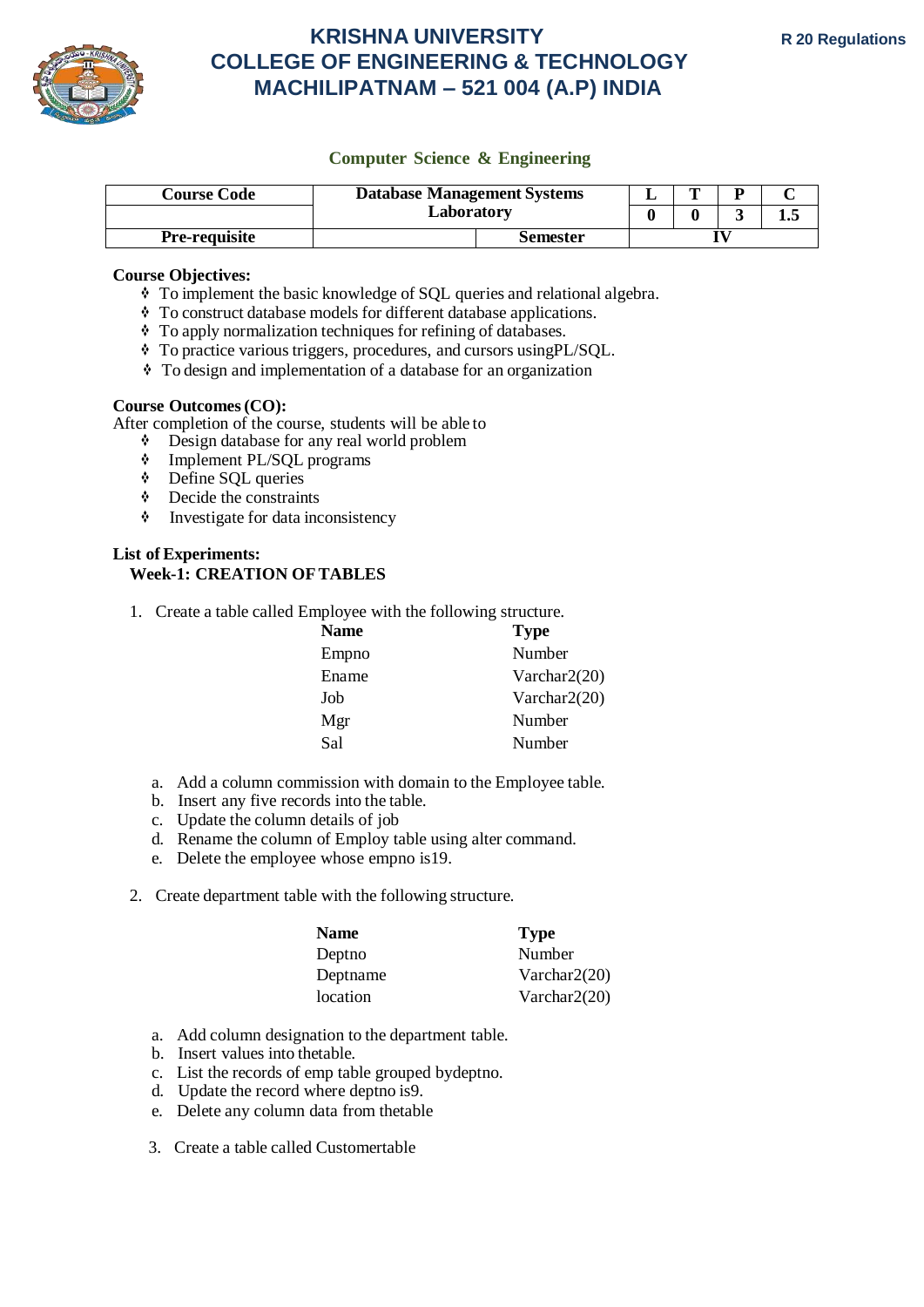

# **Computer Science & Engineering**

| <b>Name</b> | <b>Type</b>     |
|-------------|-----------------|
| Cust name   | Varchar $2(20)$ |
| Cust street | Varchar $2(20)$ |
| Cust city   | Varchar $2(20)$ |

- a. Insert records into thetable.
- b. Add salary column to thetable.
- c. Alter the table columndomain.
- d. Drop salary column of the customertable.
- e. Delete the rows of customer table whose ust\_city is 'hyd'.
- f. Create a table called branchtable.

| <b>Name</b> | <b>Type</b>     |
|-------------|-----------------|
| Branch name | Varchar $2(20)$ |
| Branch city | Varchar $2(20)$ |
| asserts     | Number          |

- 4. Increase the size of data type for asserts to the branch.
	- a. Add and drop a column to the branch table.
	- b. Insert values to the table.
	- c. Update the branch name column
	- d. Delete any two columns from the table
- 5. Create a table called sailor table

| <b>Name</b> | <b>Type</b>     |
|-------------|-----------------|
| sid         | Number          |
| Sname       | Varchar $2(20)$ |
| rating      | Varchar $2(20)$ |

- a. Add column age to the sailor table.
- b. Insert values into the sailor table.
- c. Delete the row with rating>8.
- d. Update the column details of sailor.
- e. Insert null values into the table.
- 6. Create a table called reserves table

| <b>Name</b> | <b>Type</b> |
|-------------|-------------|
|             |             |
| Boat id     | Integer     |
| sid         | Integer     |
| day         | Integer     |

- a. Insert values into the reservestable.
- b. Add column time to the reservestable.
- c. Alter the column day data type todate.
- d. Drop the column time in thetable.
- e. Delete the row of the table with somecondition.

# **Week-2: QUERIES USING DDL AND DML**

- 1. a. Create a user and grant all permissions to theuser.
	- b. Insert the any three records in the employee table and use rollback. Check theresult.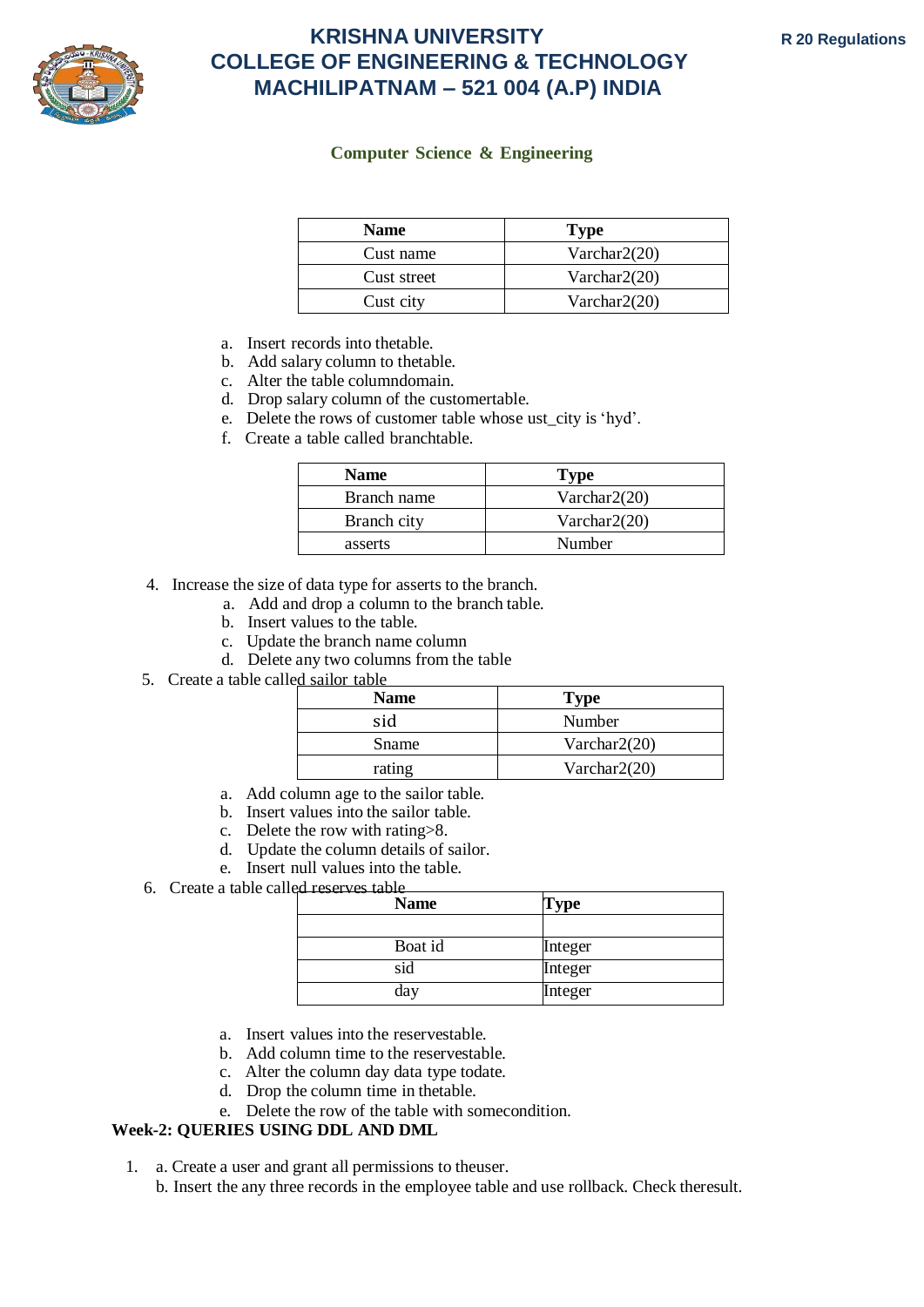

# **Computer Science & Engineering**

- c. Add primary key constraint and not null constraint to the employeetable.
- d. Insert null values to the employee table and verify theresult.
- 2. a. Create a user and grant all permissions to theuser.
	- b. Insert values in the department table and usecommit.
	- c. Add constraints like unique and not null to the departmenttable.
	- d. Insert repeated values and null values into thetable.
- 3. a. Create a user and grant all permissions to theuser.
	- b. Insert values into the table and use commit.
		- c. Delete any three records in the department table and use rollback.
	- d. Add constraint primary key and foreign key to thetable.
- 4. a. Create a user and grant all permissions to theuser.
	- b. Insert records in the sailor table and usecommit.
		- c. Add save point after insertion of records and verify save point.
	- d. Add constraints not null and primary key to the sailortable.
- 5. a. Create a user and grant all permissions to theuser.
	- b. Use revoke command to remove userpermissions.
		- c. Change password of the usercreated.
		- d. Add constraint foreign key and notnull.
- 6. a. Create a user and grant all permissions to theuser.
	- b. Update the table reserves and use savepointandrollback.
	- c. Add constraint primary key , foreign key and not null to the reserves table
	- d. Delete constraint not null to the tablecolumn

## **Week-3:QUERIES USING AGGREGATE FUNCTIONS**

- 1. a. By using the group by clause, display the enames who belongs to deptno 10 alongwithaveragesalary.
	- b. Display lowest paid employee details under eachdepartment.
	- c. Display number of employees working in each department and their departmentnumber.
	- d. Using built in functions, display number of employees working in each department and their department name from dept table. Insert deptname to dept table and insert deptname for each row, do the required thing specified above.
	- e. List all employees which start with either B or C.
	- f. Display only these ename of employees where the maximum salary is greater than or equalto 5000.
- 2. a. Calculate the average salary for each differentjob.
	- b. Show the average salary of each job excludingmanager.
	- c. Show the average salary for all departments employing more than threepeople.
	- d. Display employees who earn more than thelowest salary in department 30
	- e. Show that value returned by sign (n)function.
	- f. How many days between day of birth to currentdate
- 3. a. Show that two substring as singlestring.
	- b. List all employee names, salary and 15% rise insalary.
	- c. Display lowest paid emp details under eachmanager
	- d. Display the average monthly salary bill for eachdeptno.
	- e. Show the average salary for all departments employing more than twopeople.
	- f. By using the group by clause, display the eid who belongs to deptno 05 along withaverage salary.
- 4. a. Count the number of employees in department20
	- b. Find the minimum salary earned byclerk.
	- c. Find minimum, maximum, average salary of allemployees.
	- d. List the minimum and maximum salaries for each jobtype.
	- e. List the employee names in descendingorder.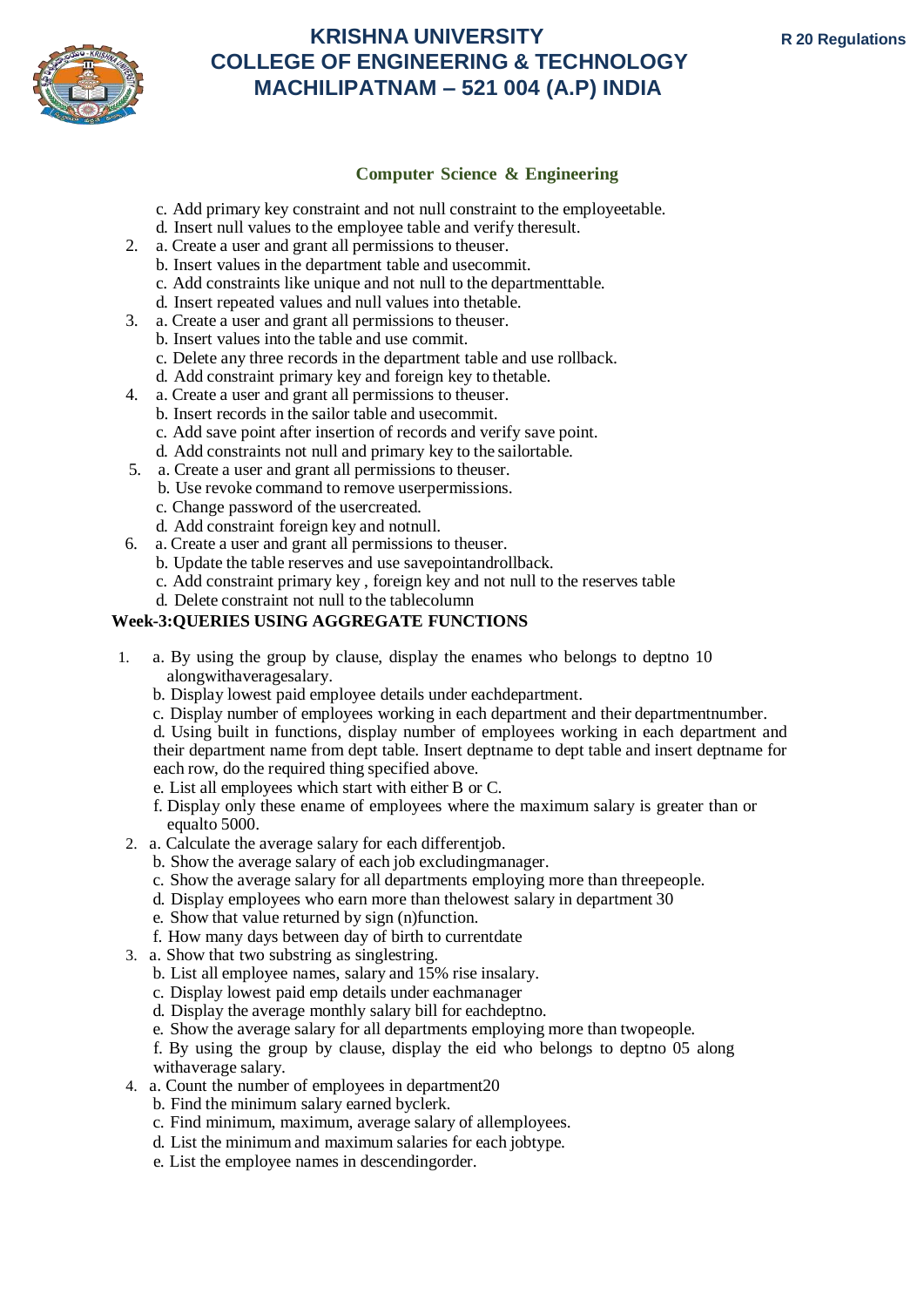

## **Computer Science & Engineering**

- f. List the employee id, names in ascending order byempid.
- 5. a. Find the sids ,names of sailors who have reserved all boats called"INTERLAKE
	- Find the age of youngest sailor who is eligible to vote for each rating level with at least two such sailors.
		- b. Find the sname , bid and reservation date for eachreservation.
		- c. Find the ages of sailors whose name begin and end with B and has at least 3characters.
		- d. List in alphabetic order all sailors who have reserved redboat.
		- e. Find the age of youngest sailor for each ratinglevel.
- 6. a. List the Vendors who have delivered products within 6 months from orderdate.
	- b. Display the Vendor details who have supplied both Assembled and Subparts.
	- c. Display the Sub parts by grouping the Vendor type (Local or NonLocal).
	- d. Display the Vendor details in ascendingorder.
	- e. Display the Sub part which costs more than any of the Assembledparts.
	- f. Display the second maximum cost Assembledpart

# **Week-4: PROGRAMS ON PL/SQL**

- 1. a. Write a PL/SQL program to swaptwonumbers.
	- b. Write a PL/SQL program to find the largest of threenumbers.
- 2. a. Write a PL/SQL program to find the total and average of 6 subjects and display thegrade. b. Write a PL/SQL program to find the sum of digits in a givennumber.
- 
- 3. a. Write a PL/SQL program to display the number in reverseorder. b. Writea PL/SQLprogramtocheckwhetherthegivennumberisprimeornot.
- 4. a. Write a PL/SQL program to find the factorial of a givennumber.
	- b. Write a PL/SQL code block to calculate the area of a circle for a value of radius varying from 3 to 7. Store the radius and the corresponding values of calculated area in an empty table named areas, consisting of two columns radius andarea.
- 5. a. Write a PL/SQL program to accept a string and remove the vowels from the string. (When 'hello' passed to the program it should display 'Hll' removing e and o from the worldHello). b. Write a PL/SQL program to accept a number and a divisor. Make sure the divisor is less than or equal to 10. Else display an error message. Otherwise Display the remainderin words.

## **Week-5: PROCEDURES AND FUNCTIONS**

- 1. Write a function to accept employee number as parameter and return Basic +HRA together as single column.
- 2. Accept year as parameter and write a Function to return the total net salary spent for a givenyear.
- 3. Create a function to find the factorial of a given number and hence findNCR.
- 4. Write a PL/SQL block o pint prime Fibonacci series using localfunctions.
- 5. Create a procedure to find the lucky number of a given birthdate.
- 6. Create function to the reverse of givennumber

## **Week-6: TRIGGERS**

1. Create a row level trigger for the customers table that would fire for INSERT or UPDATE or DELETE operations performed on the CUSTOMERS table. This trigger will display the salary difference between the old values and newvalues: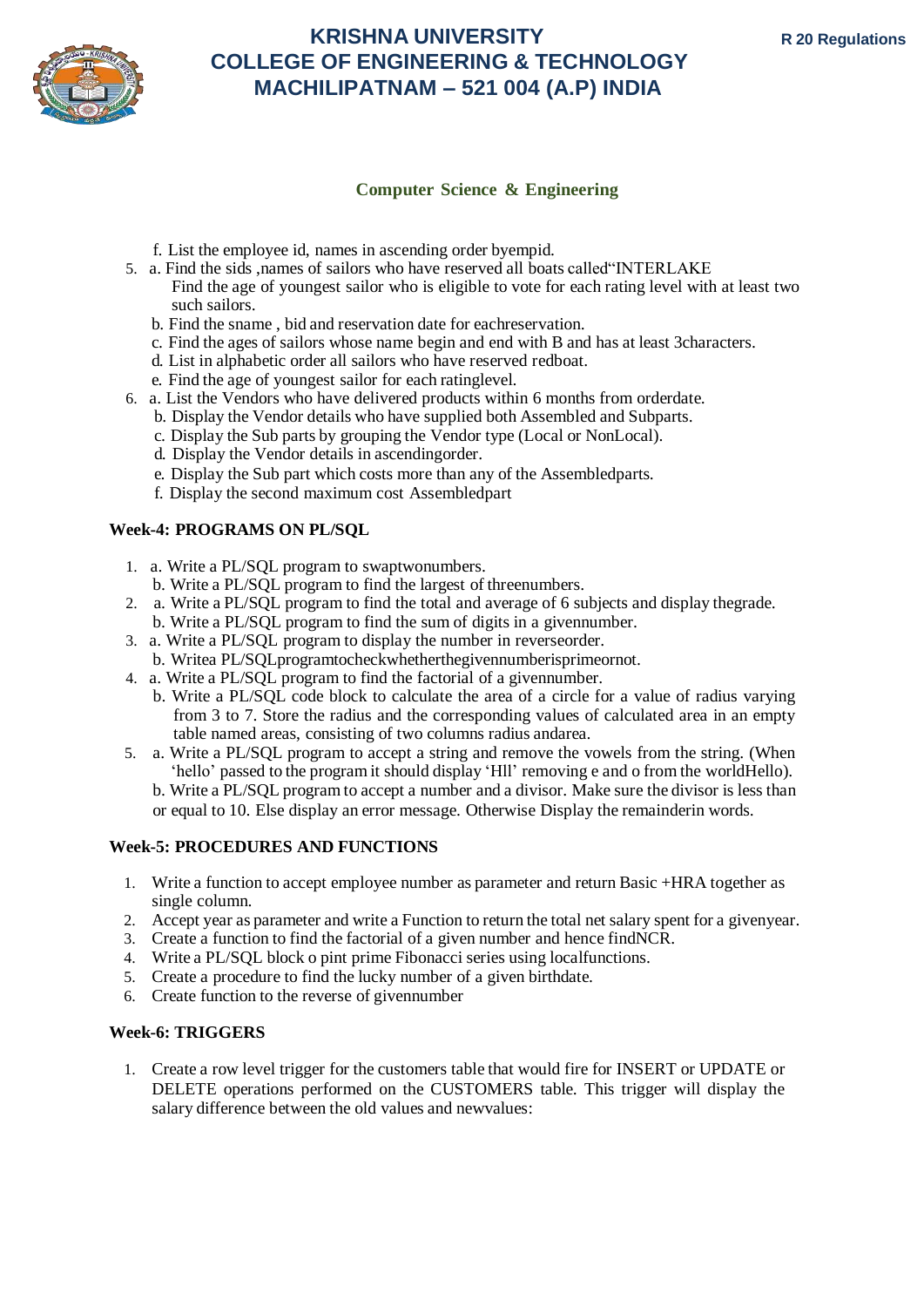

## **Computer Science & Engineering**

## CUSTOMERS table:

| ID             | <b>NAME</b> | AGE | <b>ADDRESS</b> | <b>SALARY</b> |
|----------------|-------------|-----|----------------|---------------|
|                | Alive       | 24  | Khammam        | 2000          |
| 2              | Bob         | 27  | Kadappa        | 3000          |
| 3              | Catri       | 25  | Guntur         | 4000          |
| $\overline{4}$ | Dena        | 28  | Hyderabad      | 5000          |
| .5             | Eeshwar     | 27  | Kurnool        | 6000          |
| 6              | Farooq      | 28  | Nellore        | 7000          |

2. Creation of insert trigger, delete trigger, update trigger practice triggers using the passenger database.

Passenger( Passport\_ id INTEGER PRIMARY KEY, Name VARCHAR (50) NotNULL, Age Integer Not NULL, Sex Char, Address VARCHAR (50) NotNULL);

- a. Write a Insert Trigger to check the Passport\_id is exactly six digits ornot.
- b. Write a trigger on passenger to display messages '1 Record is inserted', '1 record is deleted', '1 record is updated' when insertion, deletion and updation are done on passengerrespectively.
- 3. Insert row in employee table using Triggers. Every trigger is created with name any trigger have same name must be replaced by new name. These triggers can raised before insert, update or delete rows on data base. The main difference between a trigger and a stored procedure is that the former is attached to a table and is only fired when an INSERT, UPDATE or DELETEoccurs.
- 4. Convert employee name into uppercase whenever an employee record is inserted or updated. Trigger to fire before the insert orupdate.
- 5. Trigger before deleting a record from emp table. Trigger will insert the row to be deleted into table called delete \_emp and also record user who has deleted the record and date and time ofdelete.
- 6. Create a transparent audit system for a table CUST\_MSTR. The system must keep track of the records that are being deleted orupdated

## **Week-7:PROCEDURES**

- 1. Create the procedure for palindrome of givennumber.
- 2. Create the procedure for GCD: Program should load two registers with two Numbers and then apply the logic for GCD of two numbers. GCD of two numbers is performed by dividing the greater number by the smaller number till the remainder is zero. If it is zero, the divisor is the GCD if not the remainder and the divisors of the previous division are the new set of two numbers. The process is repeated by dividing greater of the two numbers by the smaller number till the remainder is zero and GCD isfound.
- 3. Write the PL/SQL programs to create the procedure for factorial of givennumber.
- 4. Write the PL/SQL programs to create the procedure to find sum of N naturalnumber.
- 5. Write the PL/SQL programs to create the procedure to find Fibonacciseries.
- 6. Write the PL/SQL programs to create the procedure to check the given number is perfect ornot

## **Week-8: CURSORS**

- **1.** Write a PL/SQL block that will display the name, dept no, salary of fist highest paidemployees**.**
- **2.** Update the balance stock in the item master table each time a transaction takes place in the item transaction table. The change in item master table depends on the item id is already present in the item master then update operation is performed to decrease the balance stock by the quantity specified in the item transaction in case the item id is not present in the item master table then the record is inserted in the item mastertable.
- **3.** Write a PL/SQL block that will display the employee details along with salary usingcursors.
- **4.** To write a Cursor to display the list of employees who are working as a ManagersorAnalyst.
- **5.** To write a Cursor to find employee with given job anddeptno.
- **6.** Write a PL/SQL block using implicit cursor that will display message, the salaries of all the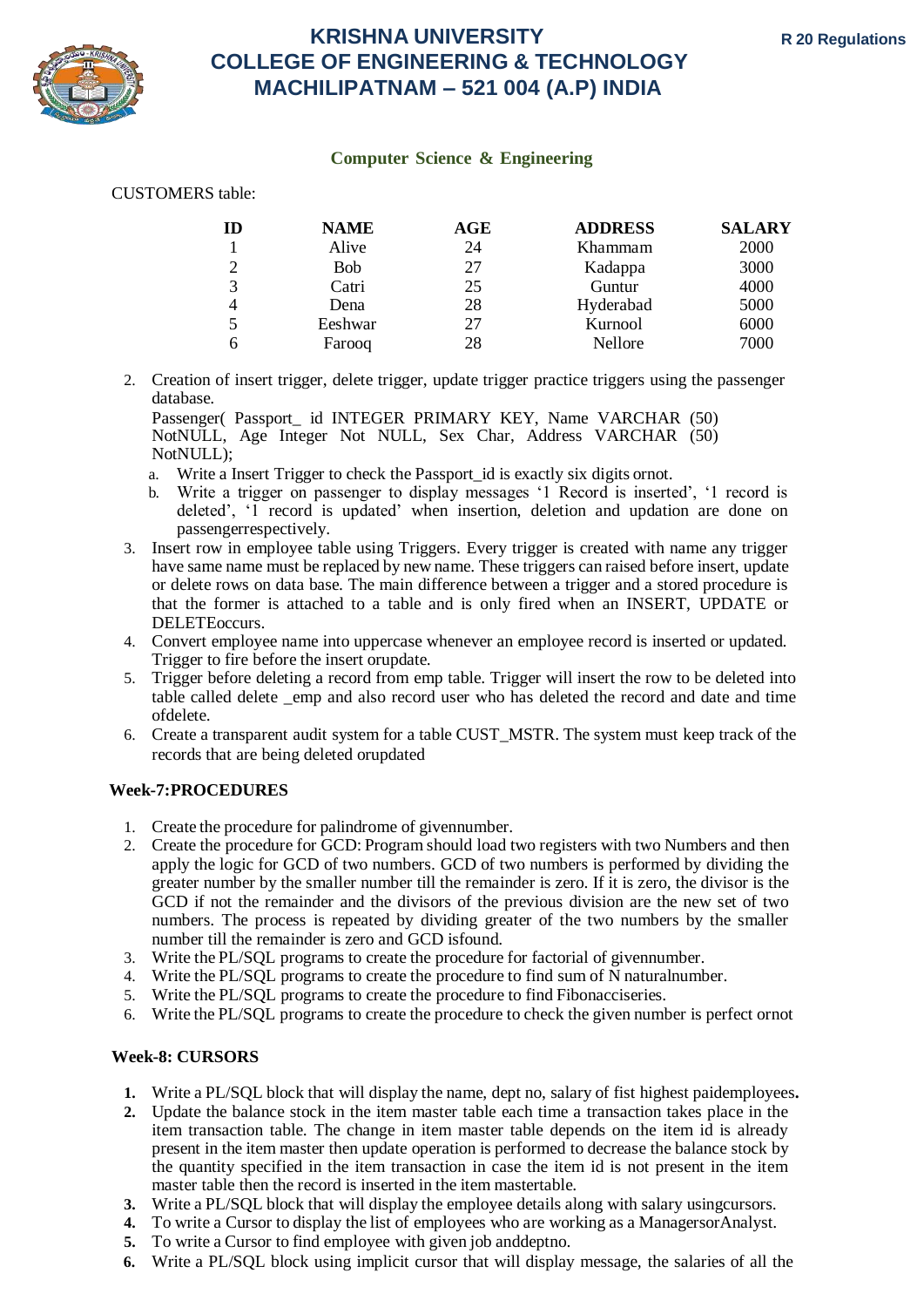

## **Computer Science & Engineering**

employees in the 'employee' table are updated. If none of the employee's salary are updated we getamessage 'None of the salaries were updated'. Else we get a message like for example, 'Salaries for 1000 employees are updated' if there are 1000 rows in 'employee' table

## **Week-9: CASE STUDY: BOOK PUBLISHING COMPANY**

A publishing company produces scientific books on various subjects. The books are written by authors who specialize in one particular subject. The company employs editors who, not necessarily being specialists in a particular area, each take sole responsibility for editing one or more publications.

A publication covers essentially one of the specialist subjects and is normally written by a single author. When writing a particular book, each author works with on editor, but may submit another work for publication to be supervised by other editors. To improve their competitiveness, the company tries to employ a variety of authors, more than one author being a specialist in a particular subject for the above case study, do thefollowing:

- 1. Analyze the datarequired.
- 2. Normalize theattributes.

Create the logical data model using E-R diagrams

## **Week-10**: **CASE STUDY GENERAL HOSPITAL**

AGeneralHospitalconsistsofanumberofspecializedwards(suchasMaternity,Pediatric,Oncology, etc.). Each ward hosts a number of patients, who were admitted on the recommendation of their ownGP and confirmed by a consultant employed by the Hospital. On admission, the personal details of every patient are recorded. A separate register is to be held to store the information of the tests undertaken and the results of a prescribed treatment. A number of tests may be conducted for each patient. Each patient is assigned to one leading consultant but may be examined by another doctor, if required. Doctors are specialists in some branch of medicine and may be leading consultants for a number of patients, not necessarily from the same ward. For the above case study, do the following.

- 1. Analyze the datarequired.
- 2. Normalize theattributes.

Create the logical data model using E-R diagrams **Week-**

## **11**: **CASE STUDY: CAR RENTAL COMPANY**

A database is to be designed for a car rental company. The information required includes a description of cars, subcontractors (i.e. garages), company expenditures, company revenues and customers. Cars are to be described by such data as: make, model, year of production, engine size, fuel type, number of passengers, registration number, purchase price, purchase date, rent price and insurance details. It is the company policy not to keep any car for a period exceeding one year. All major repairs and maintenance are done by subcontractors (i.e. franchised garages), with whom CRC has long-term agreements. Therefore the data about garages to be kept in the database includes garage names, addresses, range of services and the like. Some garages require payments immediately after a repair has been made; with others CRC has made arrangements for credit facilities. Company expenditures are to be registered for all outgoings connected with purchases, repairs, maintenance, insurance etc. Similarly the cash inflow coming from all sources: Car hire, car sales, insurance claims must be kept of file. CRC maintains a reasonably stable client base. For this privileged category of customers special creditcard facilities are provided. These customers may also book in advance a particular car. These reservations can be made for any period of time up to one month. Casual customers must pay a deposit for an estimated time of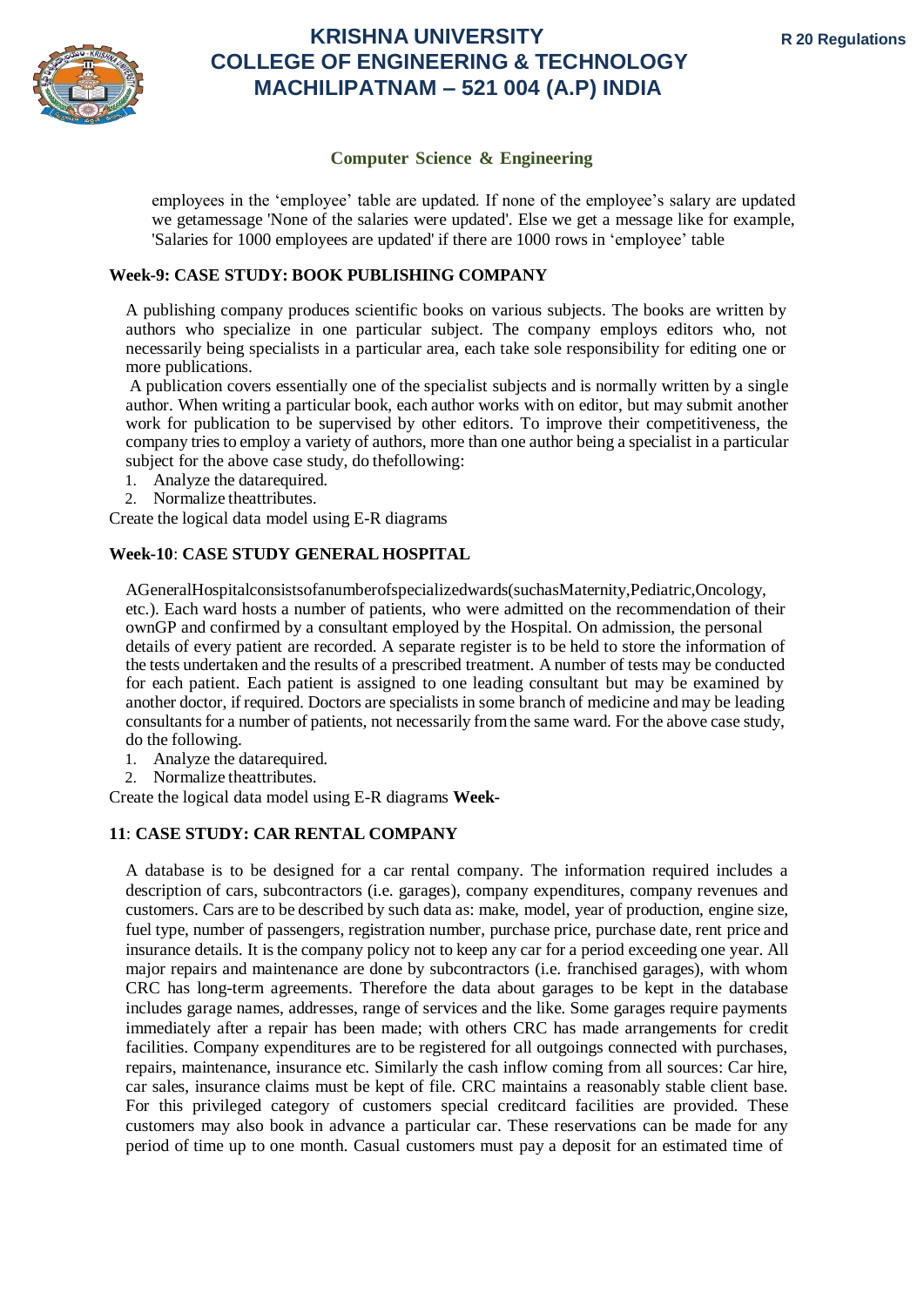

## **Computer Science & Engineering**

rental, unless they wish to pay by credit card. All major credit cards are accepted. Personal details such as name,address, telephone number, driving license, number about each customer are kept in the database. For the above case study, do thefollowing:

- 1. Analyze the datarequired.
- 2. Normalize theattributes.

## Create the logical data model using E-R diagrams

## **Week-12**: **CASE STUDY: STUDENT PROGRESS MONITORING SYSTEM**

A database is to be designed for a college to monitor students' progress throughout their course of study. The students are reading for a degree (such as BA, BA (Hons.) M.Sc., etc) within the framework of the modular system. The college provides a number of modules, each being characterized by its code, title, credit value, module leader, teaching staff and the department they come from. A module is coordinated by a module leader who shares teaching duties with one or more lecturers. A lecturer may teach (and be a module leader for) more than one module. Students are free to choose any module they wish but the following rules must be observed: Some modules require pre- requisites modules and some degree programs have compulsory modules. The database is also to contain some information about students including their numbers, names, addresses, degrees they are read for, and their past performance.

i.e. modules taken and examination results. For the above case study, do the following:

- 1. Analyze the datarequired.
- 2. Normalize theattributes.
- 3. Create the logical data model i.e., ERdiagrams.
- 4. Comprehend the data given in the case study by creating respective tables with primary keys and foreign keys whereverrequired.
- 5. Insert values into the tables created (Be vigilant about Master- Slavetables).
- 6. Display the Students who have taken M.Sccourse
- 7. Display the Module code and Number of Modules taught by eachLecturer.
- 8. Retrieve the Lecturer names who are not Module Leaders.
- 9. Display the Department name which offers 'English 'module.
- 10. Retrieve the Prerequisite Courses offered by every Department (with Departmentnames).
- 11. Present the Lecturer ID and Name who teaches'Mathematics'.
- 12. Discover the number of years a Module istaught.
- 13. List out all the Faculties who work for 'Statistics'Department.
- 14. List out the number of Modules taught by each ModuleLeader.
- 15. List out the number of Modules taught by a particularLecturer.
- 16. Create a view which contains the fields of both Department and Module tables. (Hint- The fields like Module code, title, credit, Department code and itsname).
- 17. Update the credits of all the prerequisite courses to 5. Delete the Module 'History' from the Moduletable.

## **References:**

- 1. RamezElmasri, Shamkant, B. Navathe, "Database Systems", Pearson Education, 6th Edition, 2013.
- 2. Peter Rob, Carles Coronel, "Database System Concepts", Cengage Learning, 7th Edition, 2008.

## **Online Learning Resources/Virtual Labs:**

[http://www.scoopworld.in](http://www.scoopworld.in/) <http://vlabs.iitb.ac.in/vlabs-dev/labs/dblab/index.php>

**Note:** The list of experiments not be restricted to the above list. Detailed list of programming exercises can be prepared by the concerned faculty members.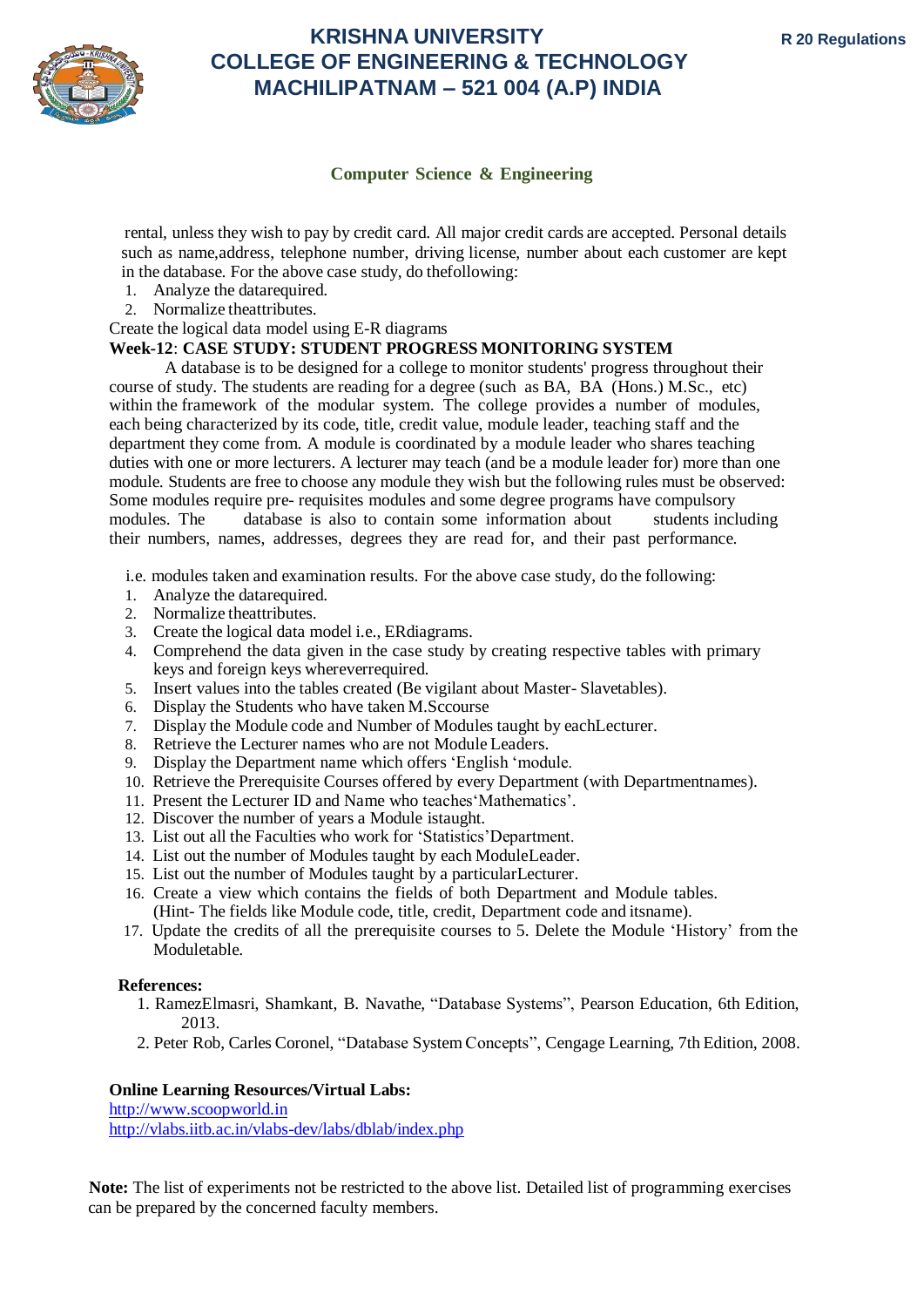

## **Computer Science & Engineering**

| <b>Course Code</b>   | <b>OPERATING SYSTEMS LAB</b> |                 |  | m |          |
|----------------------|------------------------------|-----------------|--|---|----------|
|                      |                              |                 |  |   | <br>د. 1 |
| <b>Pre-requisite</b> | <b>Basics of CO and DBMS</b> | <b>Semester</b> |  |   |          |

### **Course Objectives:**

- To familiarize students with the architecture of OS.
- To provide necessary skills for developing and debugging CPU Scheduling algorithms.
- $\bullet$  To elucidate the process management and scheduling and memory management.<br> $\bullet$  To explain the working of an OS as a resource manager file system manager process
- To explain the working of an OS as a resource manager, file system manager, process manager, memory manager, and page replacement tool.
- To provide insights into system calls, file systems and deadlock handling.

### **Course Outcomes(CO):**

After completion of the course, students will be able to

- Trace different CPU Scheduling algorithms (L2).
- Implement Bankers Algorithms to Avoid and prevent the Dead Lock (L3).
- Evaluate Page replacement algorithms (L5).
- $*$  Illustrate the file organization techniques (L4).
- $\text{\textbullet}$  Illustrate shared memory process (L4).
- $\triangle$  Design new scheduling algorithms (L6)

### **List of Experiments:**

- 1. Practicing of Basic UNIX Commands.
- 2. Write programs using the following UNIX operating system calls Fork, exec, getpid, exit, wait, close, stat, opendir and readdir
- 3. Simulate UNIX commands like cp, ls, grep, etc.,
- 4. Simulate the following CPU scheduling algorithms a) Round Robin b) SJF c) FCFS d) Priority
- 5. Implement a dynamic priority scheduling algorithm.
- 6. Assume that there are five jobs with different weights ranging from 1 to 5. Implement round robin algorithm with time slice equivalent to weight.
- 7. Implement priority scheduling algorithm. While executing, no process should wait for more than 10 seconds. If the waiting time is more than 10 seconds that process has to be executed for at least 1 second before waiting again.
- 8. Control the number of ports opened by the operating system with a) Semaphore b) Monitors.
- 9. Simulate how parent and child processes use shared memory and address space.
- 10. Simulate sleeping barber problem.
- 11. Simulate dining philosopher's problem.
- 12. Simulate producer-consumer problem using threads.
- 13. Implement the following memory allocation methods for fixed partition a) First fit b) Worst fit c) Best fit
- 14. Simulate the following page replacement algorithms a) FIFO b) LRU c) LFU etc.,
- 15. Simulate Paging Technique of memory management
- 16. Simulate Bankers Algorithm for Dead Lock avoidance and prevention
- 17. Simulate the following file allocation strategies a) Sequential b) Indexed c) Linked
- 18. Simulate all File Organization Techniques a) Single level directory b) Two level c) Hierarchical d) DAG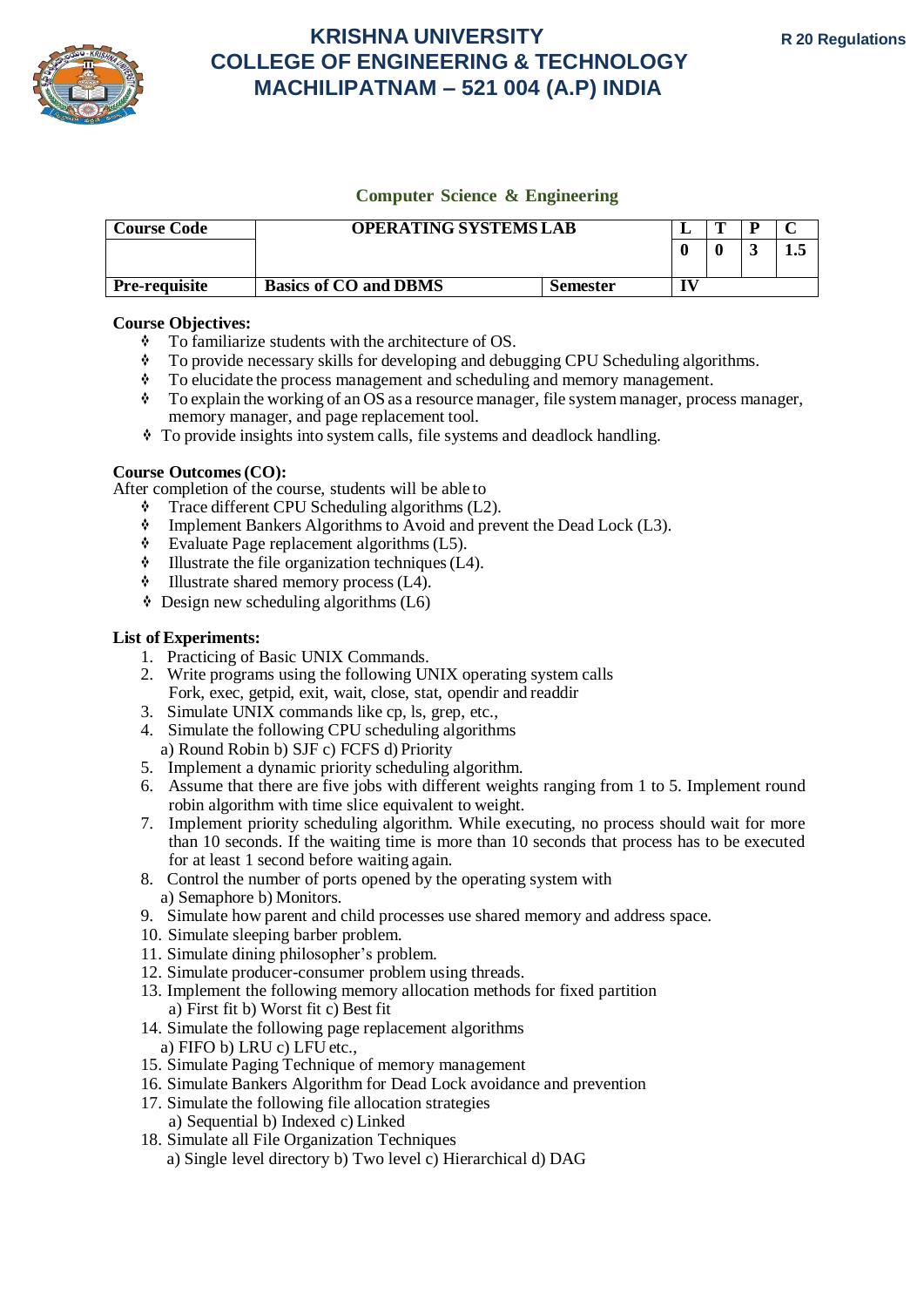

## References:

- 1. "Operating System Concepts", Abraham Silberchatz, Peter B. Galvin, Greg Gagne, Eighth Edition, John Wiley.
- 2. "Operating Systems: Internals and Design Principles", Stallings, Sixth Edition–2009, Pearson Education
- 3. "Modern Operating Systems", Andrew S Tanenbaum, Second Edition, PHI.
- 4. "Operating Systems", S.Haldar, A.A.Aravind, Pearson Education.
- 5. "Principles of Operating Systems", B.L.Stuart, Cengage learning, India Edition.2013-2014
- 6. "Operating Systems", A.S.Godbole, Second Edition, TMH.
- 7. "An Introduction to Operating Systems", P.C.P. Bhatt, PHI.

Online Learning Resources/Virtual Labs: https:/[/www.cse.iitb.ac.in/~mythili/os/](http://www.cse.iitb.ac.in/~mythili/os/) <http://peterindia.net/OperatingSystems.html>

**Note:** The list of experiments not be restricted to the above list. Detailed list of programming exercises can be prepared by the concerned faculty members.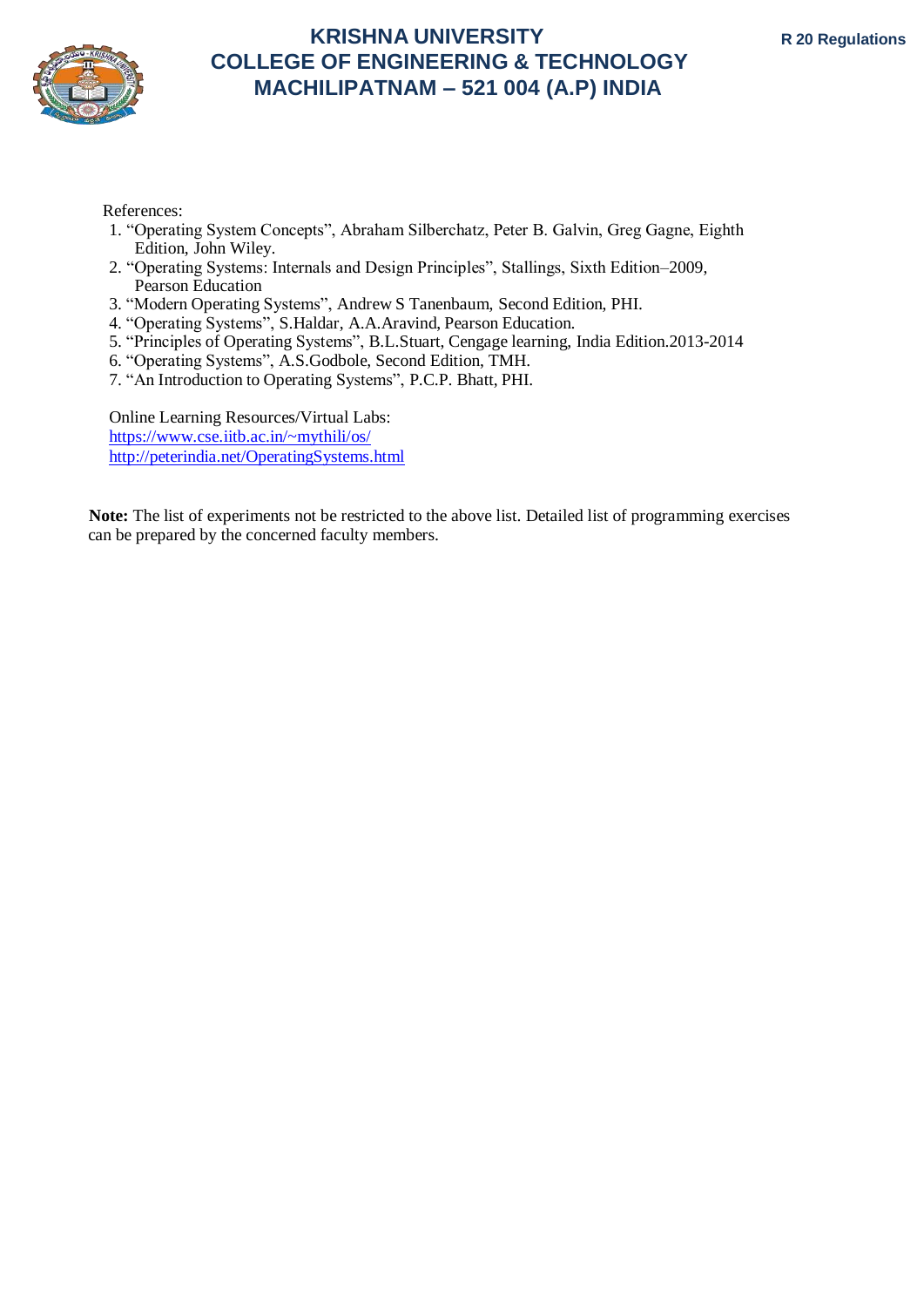

# **Computer Science & Engineering**

| <b>Course Code</b>                    | SOFTWARE ENGINEERING LAB |  | <br>m | D |   |
|---------------------------------------|--------------------------|--|-------|---|---|
|                                       |                          |  |       |   | … |
| <b>Pre-requisite</b><br>$\sim$ $\sim$ | <b>Semester</b>          |  |       |   |   |

## **Course Objectives:**

- To learn and implement the fundamental concepts of Software Engineering.
- To explore functional and non-functional requirements through SRS.
- To practice the various design diagrams through the appropriate tool.
- To learn to implement various software testing strategies.

## **Course Outcomes(CO):**

After completion of the course, students will be able to

- Acquaint with historical and modern software methodologies
- Understand the phases of software projects and practice the activities of each phase
- Practice clean coding
- Take part in project management
- Adopt skills such as distributed version control, unit testing, integration testing, build management, and deployment.

## **List of Experiments:**

- 
- 1 Draw the Work Breakdown Structure for the system to be automated<br>2 Schedule all the activities and sub-activities Using the PERT/CPM ch 2 Schedule all the activities and sub-activities Using the PERT/CPM charts<br>2 Define use cases and represent them in use-case document for all the stake
- 3 Define use cases and represent them in use-case document for all the stakeholders of the system to be automated
- 4 Identify and analyze all the possible risks and its risk mitigation plan for the system to be automated
- 5 Diagnose any risk using Ishikawa Diagram (Can be called as Fish Bone Diagram or Cause& Effect Diagram)
- 6 Define Complete Project plan for the system to be automated using Microsoft Project Tool
- 7 Define the Features, Vision, Business objectives, Business rules and stakeholders in the vision document
- 8 Define the functional and non-functional requirements of the system to be automated by using Use cases and document in SRS document
- 9 Define the following traceability matrices :
	- 1. Use case Vs. Features
	- 2. Functional requirements Vs. Usecases
- 10 Estimate the effort using the following methods for the system to be automated:
	- 1. Function point metric
	- 2. Usecase point metric
- 11 Develop a tool which can be used for quantification of all the non-functional requirements<br>12 Write  $C/C++/Java$ Python program for classifying the various types of coupling.
- 12 Write  $C/C++/Java/Python program for classifying the various types of coupling. Write a  $C/C++/Java/Python program for classifying the various types of cohesio.$$
- 13 Write a  $C/C++/Java/Python program for classifying the various types of cohesion. Write a  $C/C++/Java/Python program for object oriented metrics for design proposals.$$
- Write a  $C/C++/Java/Python$  program for object oriented metrics for design proposed by Chidamber and Kremer. (Popularly called CK metrics)
- 15 Convert the DFD into appropriate architecture styles.
- 16 Draw a complete class diagram and object diagrams using Rational tools
- 17 Define the design activities along with necessary artifacts using Design Document.
- 18 Reverse Engineer any object-oriented code to an appropriate class and object diagrams.
- 19 Test a piece of code that executes a specific functionality in the code to be tested and asserts a certain behavior or state using Junit.
- 20 Test the percentage of code to be tested by unit test using any code coverage tools
- 21 Define appropriate metrics for at least 3 quality attributes for any software application of your interest.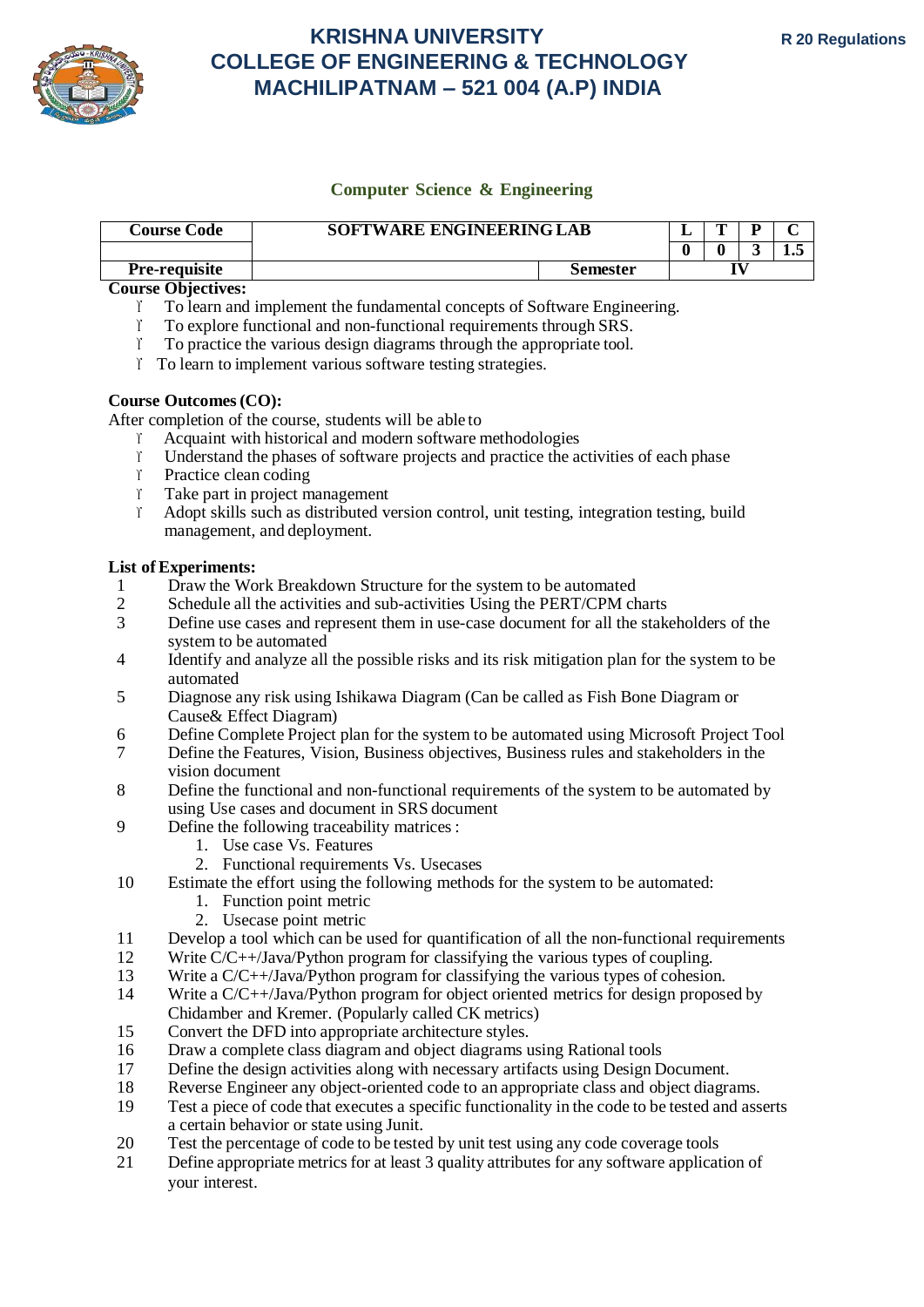

# **Computer Science & Engineering**

22 Define a complete call graph for any  $C/C++$  code. (Note: The student may use any toolthat generates call graph for source code)

## **References:**

- 1. Software Engineering? A Practitioner" s Approach, Roger S. Pressman, 1996, MGH.
- 2. Software Engineering by Ian Sommerville, Pearson Edu, 5th edition, 1999
- 3. An Integrated Approach to software engineering by Pankaj Jalote , 1991 Narosa

## **Online Learning Resources:**

Virtual Labs**:**<http://vlabs.iitkgp.ac.in/se/>

**Note:** The list of experiments not be restricted to the above list. Detailed list of programming exercises can be prepared by the concerned faculty members.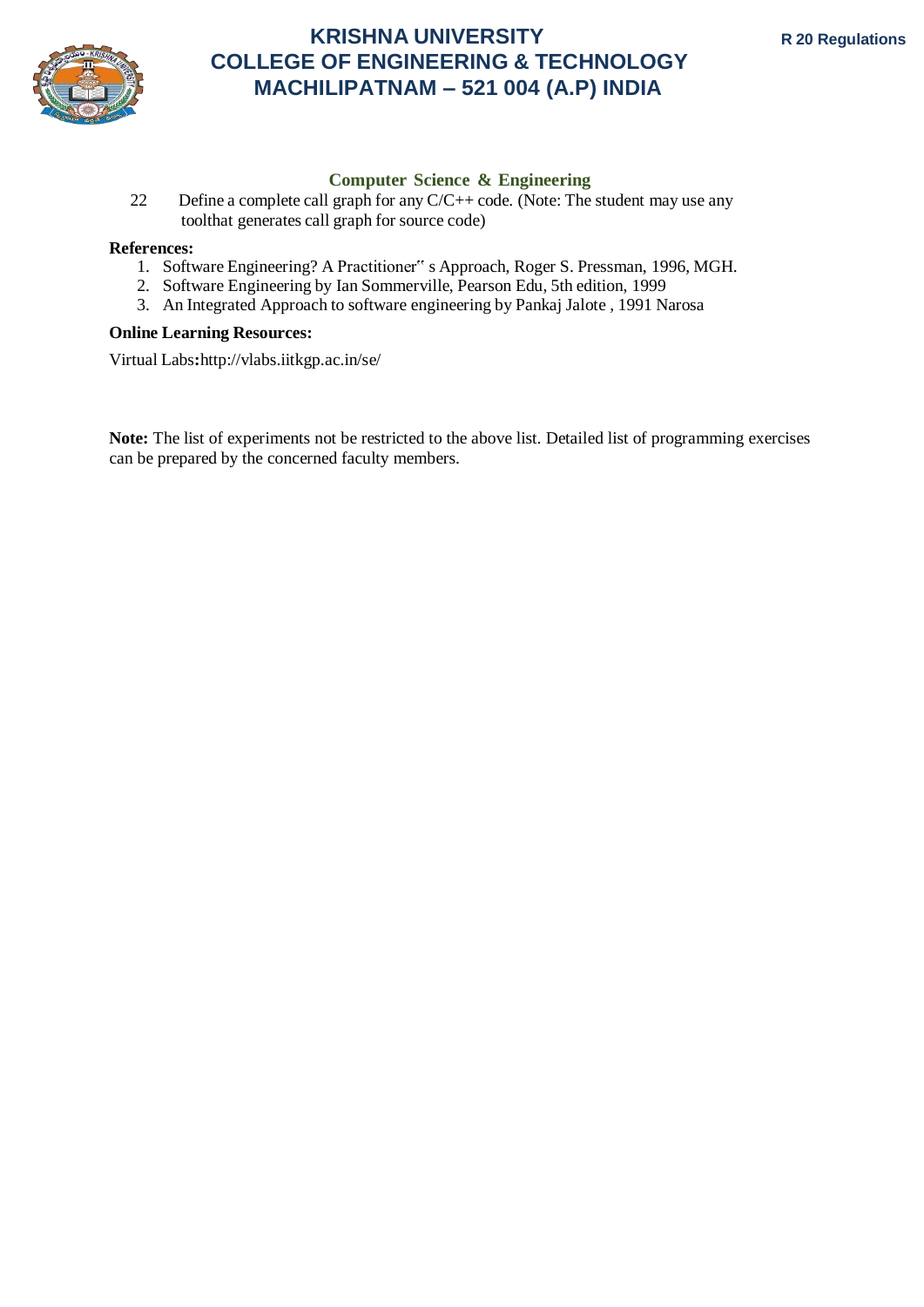

# **Computer Science & Engineering**

| <b>Course Code</b>   | <b>Exploratory Data Analytics with R</b>          |  | m | D |     |
|----------------------|---------------------------------------------------|--|---|---|-----|
|                      |                                                   |  |   |   | 1.3 |
| <b>Pre-requisite</b> | <b>Semester</b><br><b>Fundamental Programming</b> |  |   |   |     |

## **Course Objectives:**

## **The students will be able to learn:**

- $\Upsilon$  How to manipulate data within R and to create simple graphs and charts used in introductory statistics.
- $\Gamma$  The given data using different distribution functions in R.
- The hypothesis testing and calculate confidence intervals; perform linear regression models for data analysis.
- $\Upsilon$  The relevance and importance of the theory in solving practical problems in the real world.

## **Course Outcomes(CO):**

After completion of the course, students will be able to

- $\Gamma$  Install and use R for simple programming tasks.
- $\Gamma$  Extend the functionality of R by using add-on packages
- Extract data from files and other sources and perform various data manipulation tasks on them.
- Explore statistical functions in R.
- Use R Graphics and Tables to visualize results of various statistical operations on data.
- Apply the knowledge of R gained to data Analytics for real-life applications.

## **List of Experiments:**

# **1: INTRODUCTION TO COMPUTING**

- a. Installation of R
- b. The basics of R syntax, workspace
- c. Matrices and lists
- d. Subsetting
- e. System-defined functions; the help system
- f. Errors and warnings; coherence of the workspace

## **2: GETTING USED TO R: DESCRIBING DATA**

- a. Viewing and manipulating Data
- b. Plotting data
- c. Reading the data from console, file (.csv) local disk and web
- d. Working with larger datasets

# **3: SHAPE OF DATA AND DESCRIBING RELATIONSHIPS**

- a. Tables, charts and plots.
- b. Univariate data, measures of central tendency, frequency distributions, variation, and Shape.
- c. Multivariate data, relationships between a categorical and a continuous variable,

d. Relationship between two continuous variables – covariance, correlation coefficients, comparing multiple correlations.

e. Visualization methods – categorical and continuous variables, two categorical variables, two continuous variables.

## **4: PROBABILITY DISTRIBUTIONS**

a. Sampling from distributions – Binomial distribution, normal distribution

- b. tTest, zTest, Chi Square test
- c. Density functions

d. Data Visualization using ggplot – Box plot, histograms, scatter plotter, line chart, bar chart, heat maps